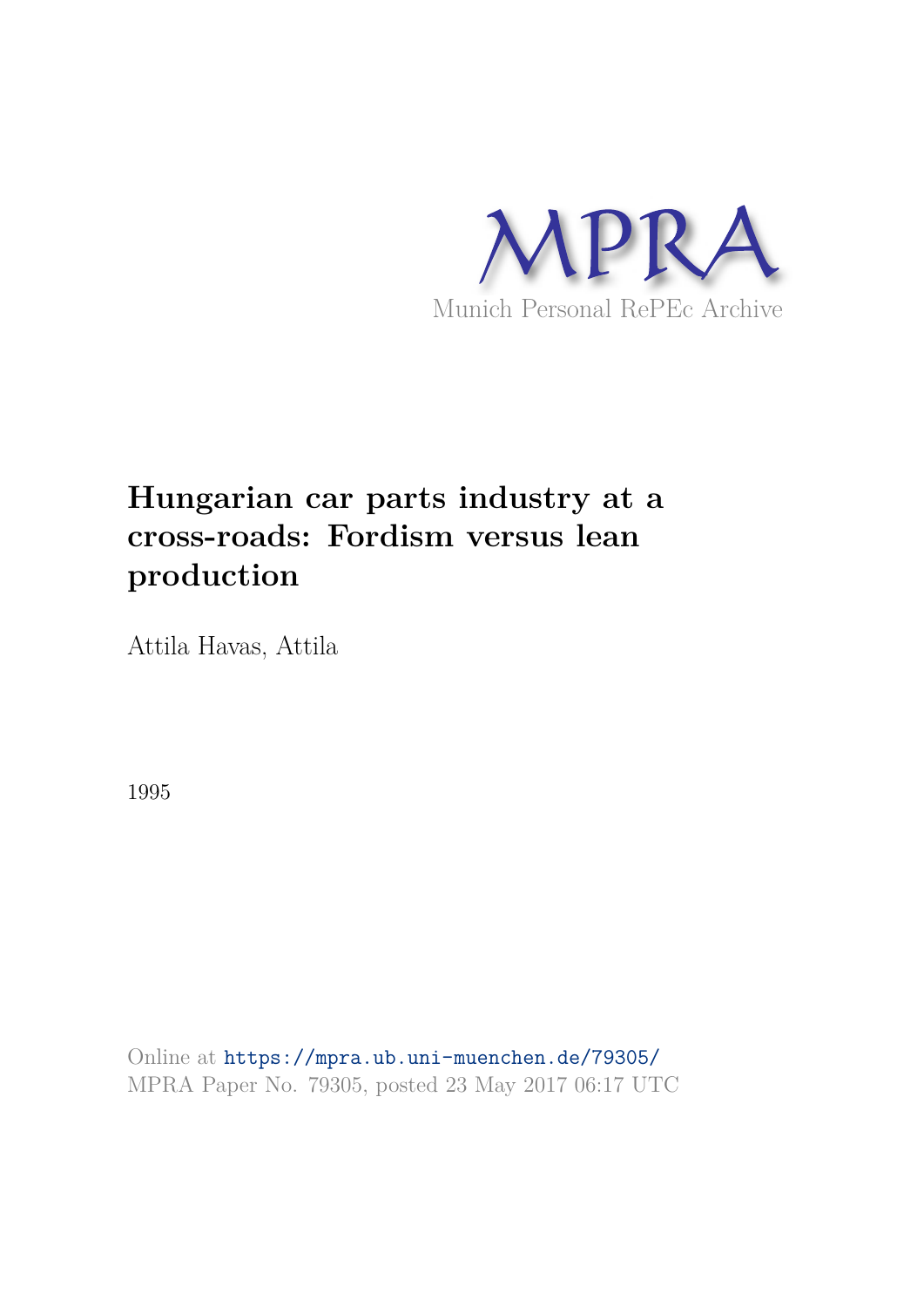# **HUNGARIAN CAR PARTS INDUSTRY AT A CROSS-ROADS**

Fordism versus Lean Production

*Attila Havas*

published in *Emergo*, Vol. 2 (1995), No. 3, pp. 33–55

## **Acknowledgements**

This article draws on a study prepared for an international project, *Future of Industry in Central and Eastern Europe*, financed by the European Union, and co-ordinated by *Hans van Zon*, *Brigitta Widmaier*, and *Wolfgang Potratz*, Institut Arbeit und Technik. The Hungarian project has been co-ordinated by Annamária Inzelt, IKU, Innovation Research Centre. An additional OTKA grant (grant No. F 006713) and former EU TEMPUS and COST Fellowships are gratefully acknowledged. The author also wishes to thank the cooperation and invaluable insights of the Hungarian managers, experts and British industry analysts interviewed. The usual disclaimer applies.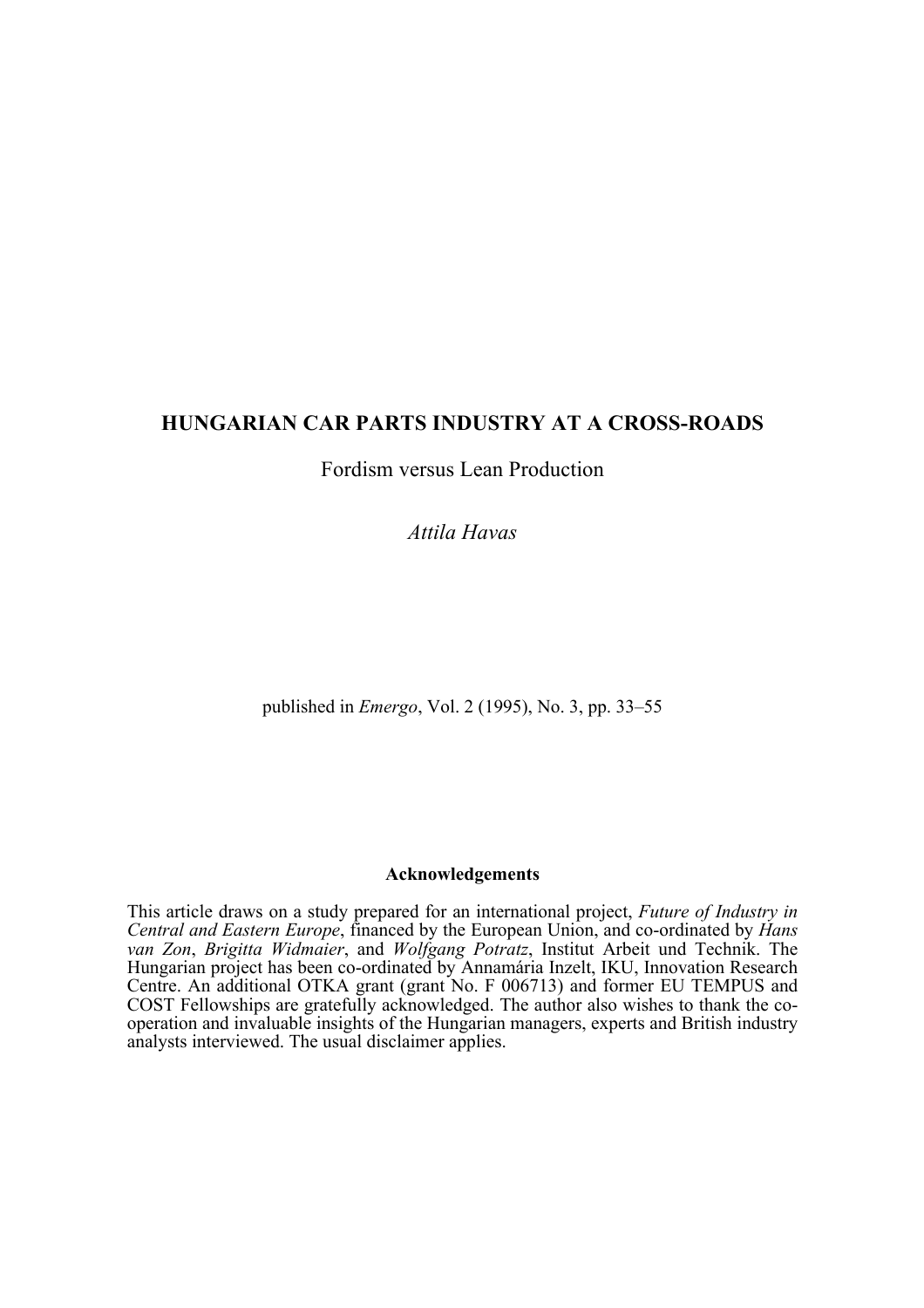# **TABLE OF CONTENTS**

| 3 TRADITIONS OF THE HUNGARIAN CAR AND CAR PARTS INDUSTRIES 3       |  |
|--------------------------------------------------------------------|--|
|                                                                    |  |
|                                                                    |  |
|                                                                    |  |
|                                                                    |  |
|                                                                    |  |
|                                                                    |  |
| 4.2.2 Privatisation of the Central and Eastern European automotive |  |
|                                                                    |  |
|                                                                    |  |
|                                                                    |  |
|                                                                    |  |
|                                                                    |  |
|                                                                    |  |
|                                                                    |  |
|                                                                    |  |
|                                                                    |  |
|                                                                    |  |
|                                                                    |  |
|                                                                    |  |
|                                                                    |  |
|                                                                    |  |
|                                                                    |  |
|                                                                    |  |
|                                                                    |  |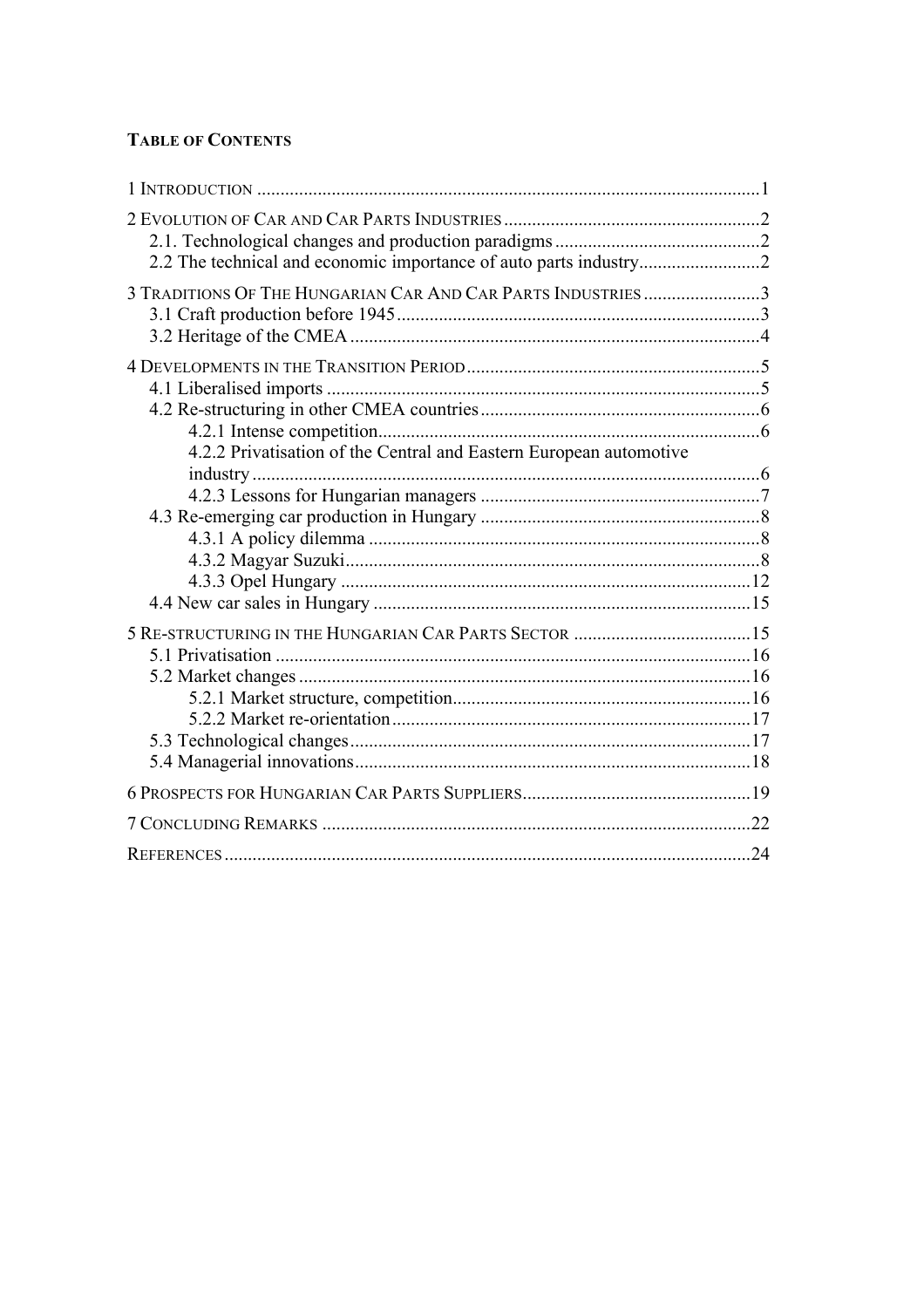#### **1 INTRODUCTION**

 $\overline{a}$ 

Auto parts industry used to be somewhat neglected by analysts and policy-makers. In the 1980s, however, automotive component sector has emerged as an important industry in its own right due to momentous changes in technology, organisation and trade. The role of component suppliers has significantly increased not only in production but in design as well; their technical and economic performance has become a key factor in the fatal competition fought by major car manufacturers. Thus it is crucial to analyse this industry both from theoretical and practical, that is, industrial policy, point of view.

It is particularly so in Hungary for a number of reasons. First, the performance of this sector can be regarded as a sort of proxy variable to gauge the success of transition to market economy. Hungarian car parts suppliers have lost their former principal market with the collapse of CMEA but just then major foreign investors have entered the Hungarian market; Suzuki and GM Opel have opened car assembly plants, the latter one an engine assembly plant, too; while Ford and Audi have invested in an electrical component factory and an engine plant, respectively. Thus the new market opportunities are there for the Hungarian companies – in fact no planning office on earth could have ever planned such a timely structural change –; it is now their task to seize this chance for re-structuring and survival.

A second important, and closely related, question is the speed and extent of the diffusion of a new production paradigm, namely, lean production, and of new products, processes, management and organisational culture and techniques, e.g. just-in-time, total quality control, as required by the aforementioned foreign investors and other companies active as buyers. Will an archipelago of relatively advanced suppliers emerge, with these new developments being locked into an enclave, or can these new products, processes and management techniques diffuse in a wider circle through second and third tier suppliers? Can Hungarian companies also become competitive in other markets, given that they are able to meet the exacting demand of Audi, Ford, Opel Hungary and Magyar Suzuki?

Third, more generally, can this 'on-the-job training' accelerate the badly needed market re-orientation and transition? What is, and, should be, the role of the Hungarian government to facilitate this process?

This article cannot provide exhaustive, comprehensive and 'final' answers to these questions for two basic reasons. First, for the plain fact that no statistics are readily available as auto parts sector is not treated as an independent industry by the Central Statistical Office.<sup>1</sup> Moreover, some large companies involved in auto parts production are diversified ones with a really wide range of rather different products, and hence individual data collection would be required to compile reliable statistics. Therefore the performance of the sector as whole – in terms of shifts in the structure of foreign trade, profitability, productivity, etc. – cannot be analysed in a methodologically satisfactory manner.

Second, the above questions would also require a vast number of interviews. It is needless to stress that the interview method is a rather costly one, and thus resources allocated for this research have not allowed to provide complete, detailed answers for all the above questions.

<sup>&</sup>lt;sup>1</sup> One should not be surprised, indeed. Until fairly recently, this sector has been 'a dark continent' even in the UK, although the British automotive industry has been much more significant than the Hungarian one:

<sup>&</sup>quot;In the mid 1980s, the automotive components industry was a dark continent: very little was really known about the number of suppliers, the size of the sector in turnover or employment, etc. This situation has since been improved by the publication of several research projects, consultants' reports and DTI initiatives. There is now a recognition of the importance of taking a broad view - including component suppliers in the industry context - but there is still a need for better information and intelligence." (DTI and SMMT [1994], p. 6)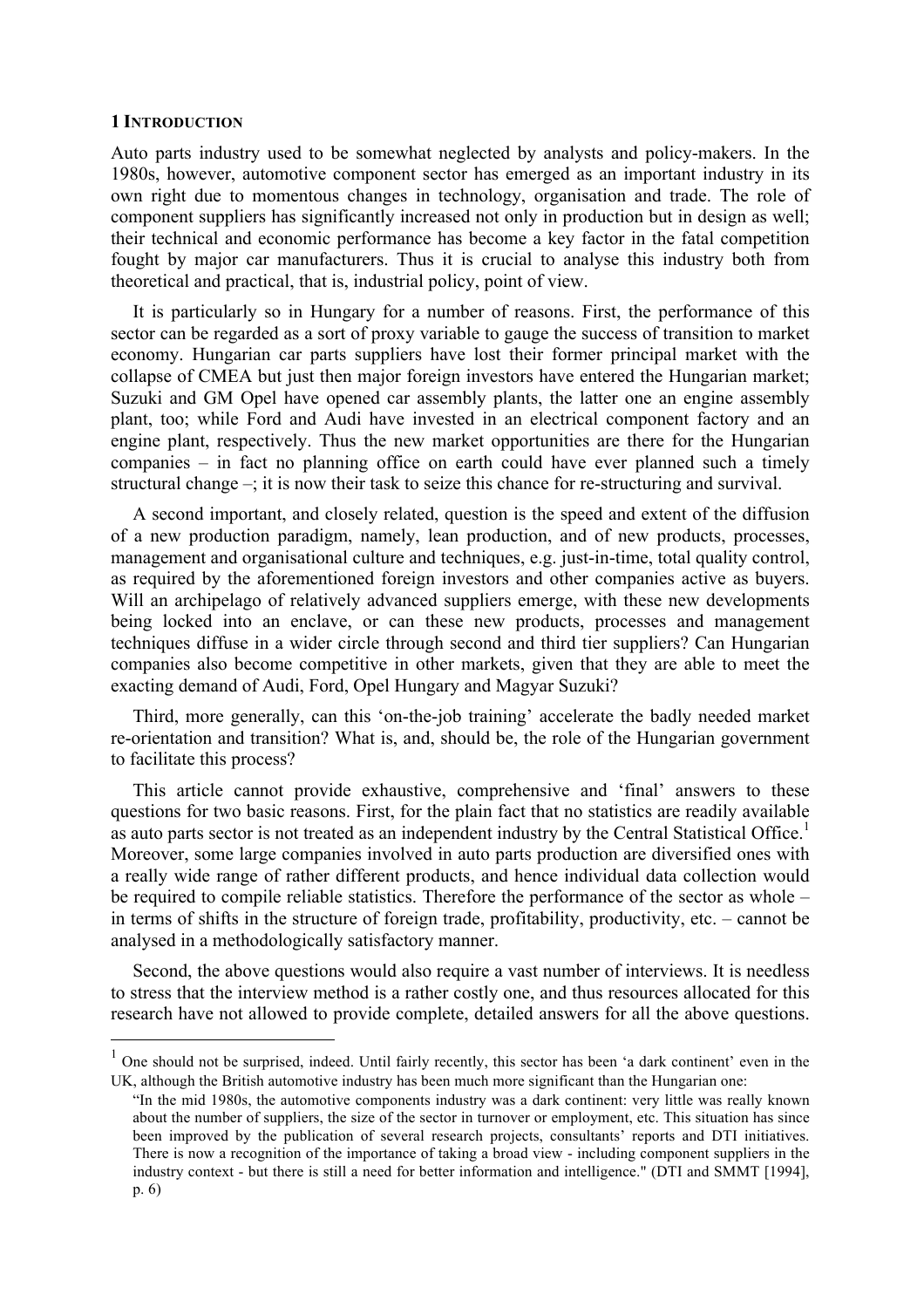Still, I strongly believe that it has been worthwhile raising these questions, partly because they put this article into a broader context, and partly because they provide some guidance for further research.

Given these constraints, the modest aim of this article, based on an extensive literature survey and interviews with managers, is not more than to shed some light on the on-going restructuring process in the Hungarian car parts industry. To circumvent the aforementioned constraints, a carefully selected series of interviews has been designed with 'qualitatively' representative firms, in an attempt to capture differences in ownership, size, portfolio of activities (i.e. specialised in automotive parts vs. diversified), markets and technologies. No doubt, this method does not meet the rigorous standards of statistical representation. Yet, it is hoped that the most significant issues can be addressed in this way, and hence informed guesses can also be formed about the most likely developments in the near future.

## **2 EVOLUTION OF CAR AND CAR PARTS INDUSTRIES**

Car manufacturing is often regarded as the 'industry of industries'. It does not seem to be an overstatement if one considers its implications for other industries (substantial demand for other industries, such as metal, glass, rubber, chemical, petro-chemical, electric, electronics, textile and leather industries, as well as road construction with all the additional infrastructure requirements; and radically new opportunities in transportation), impacts on work organisation (mass production has diffused in other industries as well since it has been developed by Ford in the 1920s and nowadays lean production is also gaining importance in other sectors), on employment, vocational training, consumption and life style. It is not surprising, therefore, that this industry has bearings on international politics, too (see, e.g. the on-going trade battle among Japan, the US and the EU). Moreover, given the ever-increasing pollution, it also becomes an issue in domestic politics.

## **2.1 Technological changes and production paradigms**

No technological breakthrough has occurred in automotive industry since the development of the internal combustion engine. Thousands of incremental technological innovations, however, have substantially improved basically all features of cars (speed, fuel consumption, comfort, safety, appearance, etc.), while significant organisational innovations have completely reshaped the industry itself. Three major production systems, namely *craft, Fordist mass* and *lean production paradigms,* can be identified, each of them with rather distinct characteristics as far as the role of component suppliers is concerned.

These different production paradigms had significant impacts on design of cars, organisation of production and marketing, and hence the performance of the industry. In other words, any shift from one production system to another one has meant significant changes in the division of labour as well as in the distribution of profits between parts suppliers and car assemblers.<sup>2</sup>

#### **2.2 The technical and economic importance of auto parts industry**

 $\overline{a}$ 

While information on automotive component sector used to be subsumed under the motor vehicle industry, it became a new 'entry' in international statistics in the 1980s due to its economic significance. A simple reason is that on average 10000–12000 parts are built into a

<sup>2</sup> For more detailed analyses see Bongardt [1992], Clark *et al.* [1987], Helper [1991], Helper and Sako [1995], Lamming [1993] and Womack *et al.* [1991].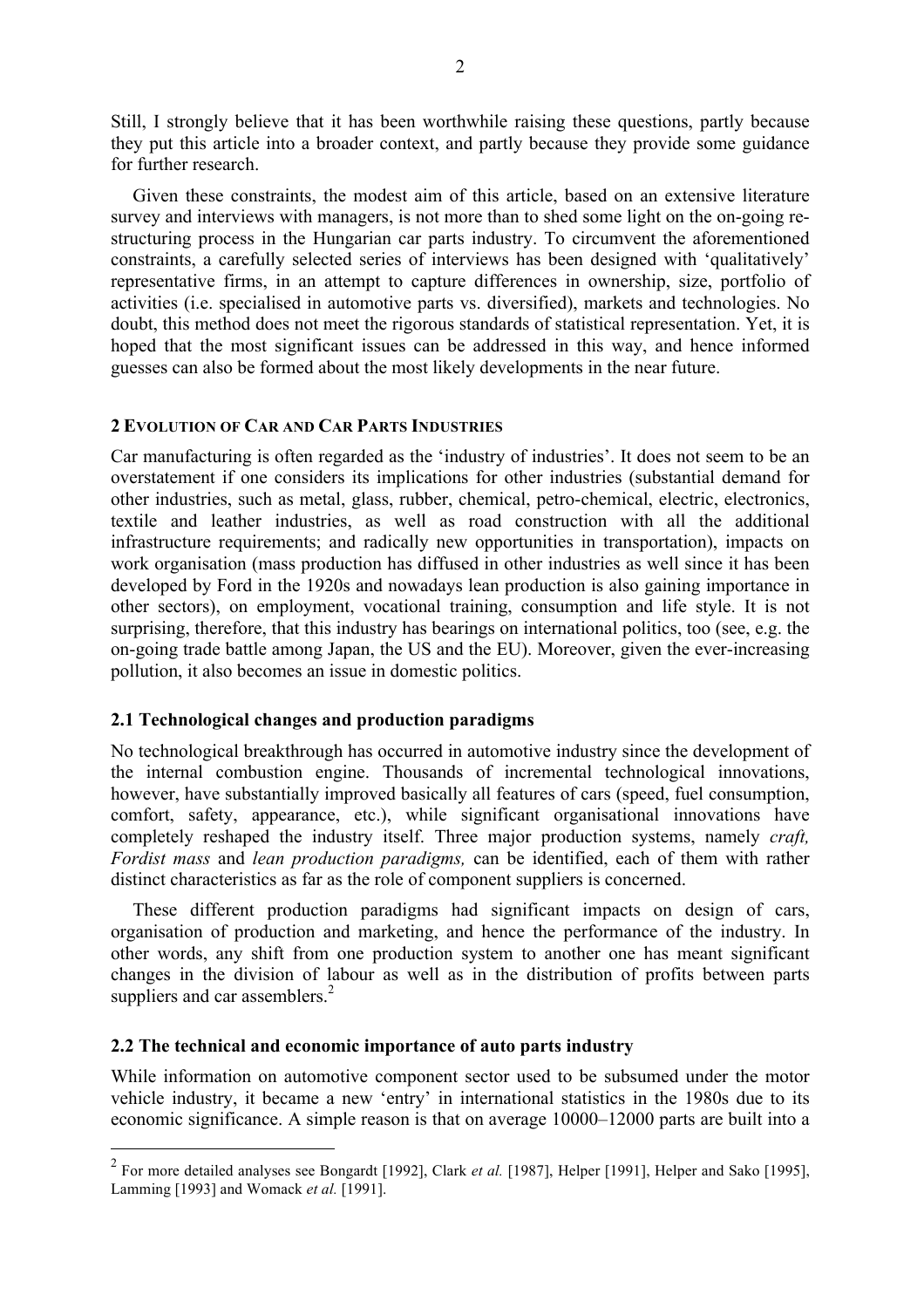car accounting for some 50–70% of the manufacturing cost of an automobile. Other factors, however, seem to be even more important in explaining the economic significance of auto parts sector. One is the increasing trend in the trade of parts and components for several reasons, the other one is the importance of technological improvement, due to the extremely fierce competition, and the new role of suppliers in it. (OECD [1992])

## *A) Increasing trade in parts and components*, since

- there is hardly any vertical integration in lean firms, and the growing pressure from lean competitors has lead to a decreasing vertical integration in 'Fordist' firms (increasing outsourcing);
- · competition and changing demand patterns require to locate production close to actual markets, and hence parts, subassemblies and kits have emerged as substitutes for fully assembled vehicles;
- · technological changes, in particular the increasing use of 'platforms', have reduced the minimum efficient scale of assembly plants (i.e. decisive factors of scale economies have changed), and smaller assembly plants can be supplied with parts from outside sources.

## *B) Importance of technological improvement of suppliers*

- lean production requires from suppliers the introduction of just-in-time delivery, total quality control, low-cost production, and, in most cases, increased responsibility for product development, i.e. substantially improved and different technological capabilities compared to the requirements of the Fordist mass production;
- product technology is deemed to be the future competitive 'battlefield' by industry analysts, and suppliers are supposed to play a significant role in this battle. Car manufacturing is one of the most competitive industry nowadays basically for two reasons. Lean producers apply a tremendous pressure on established mass producers offering cheaper cars of better quality, wider choice of model variations, more frequent model changes, faster delivery, etc. This development coupled with slow (or hardly any) growth in demand has resulted in a really severe competition. As no further possibilities for organisational breakthrough to reduce costs and/or increase efficiency can be envisaged since lean production is already introduced, product development is of vital importance to improve safety, fuel economy and comfort, and to develop 'intelligent cars', etc. Due to again the introduction of lean production, component suppliers have an increasing responsibility in product development.

The following sections address the question how Hungarian car parts suppliers can adjust to these shifts in production systems and international settings. First their history is summarised briefly since inherited norms, attitudes as well as accumulated knowledge and skills are certainly influencing this adjustment process.

# **3 TRADITIONS OF THE HUNGARIAN CAR AND CAR PARTS INDUSTRIES<sup>3</sup>**

## **3.1 Craft production before 1945**

 $\overline{a}$ 

Cars, first assembled from imported parts, had been produced in Hungary since 1903. 1905 saw the first car designed and built by a Hungarian engineer, János Csonka. All the major car parts, such as engines, gears, chassis, had also been produced in Hungary until the mid-

 $3$  For a more detailed analysis see Havas [1995b].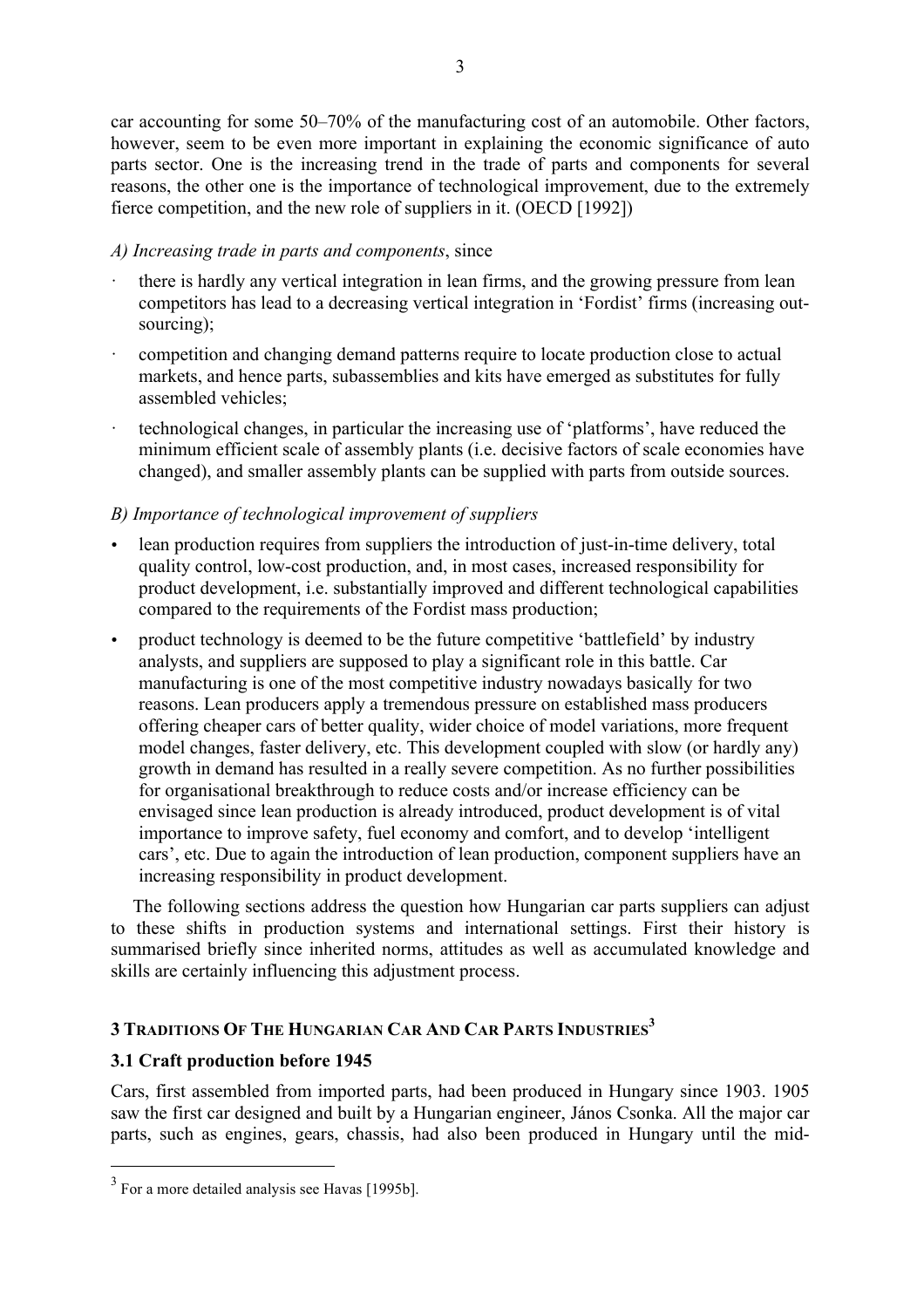1940s, i.e. firms engaged in car manufacturing had not been mere 'semi-knocked down' plants of major foreign companies.

However, as only a few dozens of cars were turned out a year by two–three companies, most cars sold in Hungary were imported from Germany, Italy, the US and France (in descending order).

#### **3.2 Heritage of the CMEA**

 $\overline{a}$ 

Automotive production facilities were ruined during the war. Once they were restored, manufacturing of motorcycles, buses, lorries and other commercial vehicles started again. Car production, however, was abandoned given the new industrial policy. This policy first was influenced somewhat informally by Soviet advisors working in Hungary and then by a formal Soviet-Hungarian specialisation agreement signed in 1964. The overall goal of this accord was to co-ordinate the two countries' industrial development projects – in the wider context of CMEA – in a number of industries, including automotive manufacturing. As in the case of all preferred sectors, a specific government programme was elaborated to promote vehicle production, too. Among other targets it stipulated to increase significantly the bus production capacity in Hungary to serve the whole CMEA area. As a result of this huge investment project, one the largest European bus manufacturing firm was established in the 1960s, turning out some 14,000 units a year in the  $1980s<sup>4</sup>$ .

Hence lack of car manufacturing since the late 1940s did not meant the waste of considerable assets and skills accumulated in auto parts sector. Another opportunity for, or to be more accurate, another mandatory duty of, Hungarian suppliers was to ship car parts to other CMEA countries since the 1960s.<sup>5</sup> In most cases it was an advantageous business for them given the large production runs and relatively low-level technical and quality requirements. Moreover, they also enjoyed a favourable bargaining position vis-à-vis the Hungarian authorities responsible for resource allocation given particular political and economic factors. First, cars used to be regarded as important goods to make people satisfied in Hungary, where 'socialism' became much more 'relaxed' or 'liberal' than in other CMEA countries. Second, a severe shortage of cars prevailed: buyers had to wait for 3–5 years, or even longer for the most popular models, since almost all cars sold in Hungary were imported from the CMEA countries in this period. As these 'politically precious' goods were exchanged for auto parts, these companies benefited from this peculiar situation, indeed: it was relatively easy for them to acquire otherwise scarce resources, such as investment and wage funds.

Certain car parts, e.g. bulbs, batteries and dash boards, were also exported for hard currencies (to Western Europe, the US and India).<sup>6</sup> This reinforced the favourable bargaining position of these companies since another priority of the government's economic policy was to increase hard currency exports revenues because of the mounting foreign debt. Other

<sup>&</sup>lt;sup>4</sup> Production was still 12,350 and 11,980 units in 1988 and 1989, respectively. The collapse of CMEA caused a dramatic drop in the last five years: output fell to 7,994 buses in 1990, and then every year saw a further decline. Thus output was a mere 1,576 units in 1994. (National Bank of Hungary, Monthly Report, 3/1995)

<sup>&</sup>lt;sup>5</sup> The single most important buyer was the (former) Soviet VAZ (Lada) factory. Other significant customers included the Polish FSO and FSM (Polski Fiat) companies as well as Dacia in Romania. Although (the former) Yugoslavia has never joined the CMEA, Hungarian parts were also shipped to her car producer, Zastava (now in Serbia) until the recent UN embargo. Primarily ignition timers and switches, windscreen-wiper sets, horns, dash boards, door locks, car keys, boot-lock cylinders and batteries have been exported. Given the lack of sectoral statistics, aggregate CMEA-sales data are not available.

 $<sup>6</sup>$  Once again, the lack of sectoral statistics prevents one from presenting data on these export activities.</sup>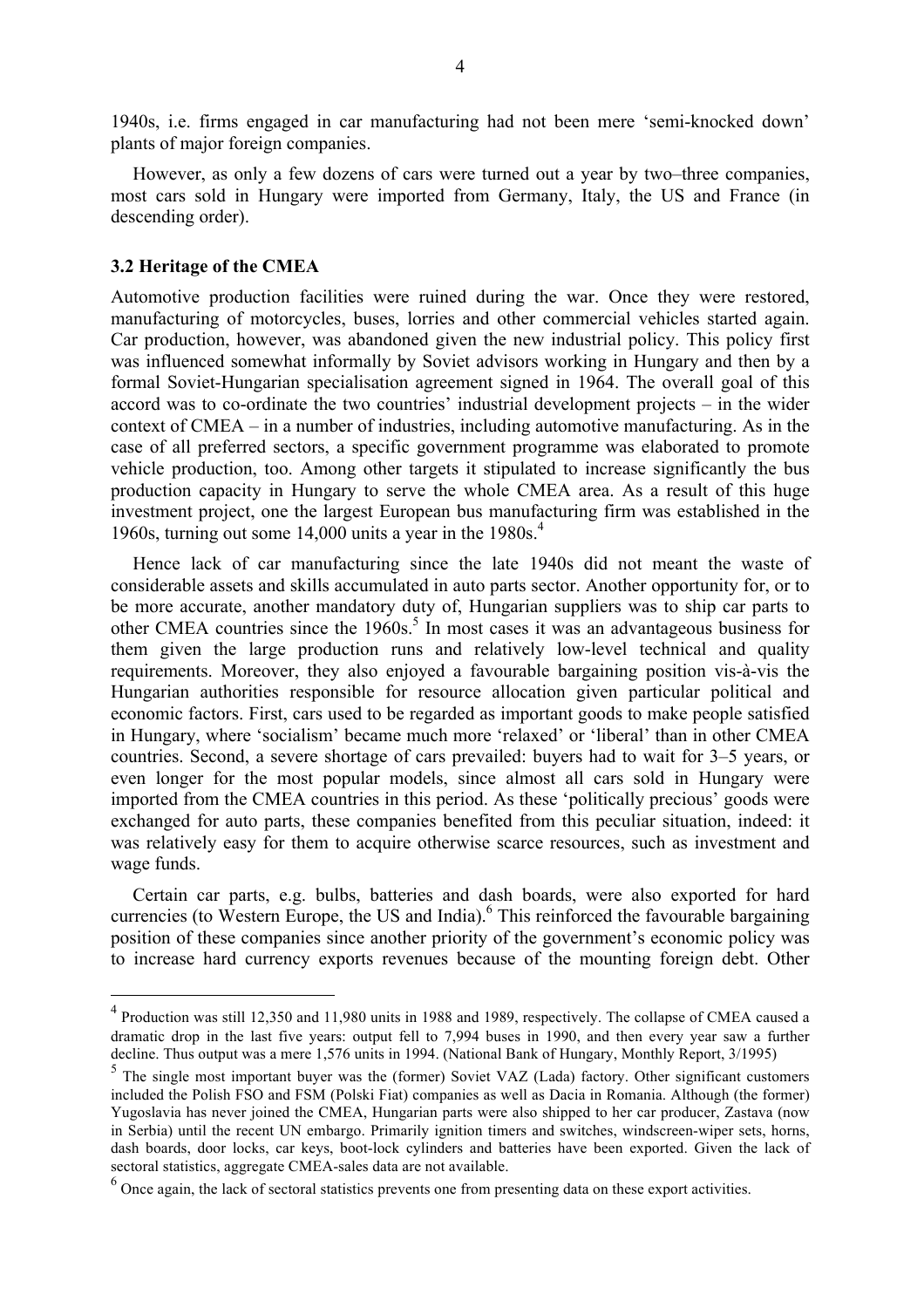companies, producing and exporting parts only for commercial vehicles, e.g. engines, axles, undercarriages and tyres, also rode on these policy measures aimed at promoting exports accounted in hard currencies.

Given the characteristics of CMEA, again, severe shortage occurred in the aftermarket of car parts as well. Thus some firms, in particular small and medium-sized private or semiprivate ones, started to produce lacking, but from a manufacturing point of view relatively simple, spare parts for Soviet, Polish and Romanian made cars running in Hungary.

#### **4 DEVELOPMENTS IN THE TRANSITION PERIOD**

Quite dramatic changes have occurred in the transition period, influencing rather forcefully all elements of the wider techno-economic environment of car parts manufacturing. Some of these moves have directly been caused by the transition process itself, some others have been decided earlier. In the following subsections these shifts are discussed briefly.

#### **4.1 Liberalised imports**

 $\overline{a}$ 

To begin with the most general development, roughly 90% of total imports has been liberalised since 1989, i.e. before the 1990 general elections which marked the political changes. The overall aim of this measure, taken by the last 'socialist' government, was to introduce import competition as an important step towards market economy, and provide easier access to raw materials and components to improve the international competitiveness of Hungarian companies. As for cars, unlike in other markets, the major concern was to eliminate the severe shortage prevailing for decades. Thus obstacles to private imports of cars were removed in September 1989, including the liberalisation of private foreign-currency bank accounts.<sup>7</sup> The former monopoly of a state-owned foreign trade company importing cars and that of the only distributor of cars was broken 1990 as dozens of private companies started to sell both new and second-hand cars. There are no queues at all, on the contrary, now the dealers are the ones who are waiting for buyers. As they are competing for clients, a number of favourable loan and leasing schemes are also offered.

As for car parts manufacturing, thanks to liberalised imports these companies are not at the mercy of their domestic suppliers any more. Now they can easily turn to foreign competitors for cheaper and/or better raw materials or intermediary products or timely, more reliable shipment.<sup>8</sup>

Import liberalisation has another direct impact on Hungarian car parts manufacturing. Soviet cars (Ladas) have always been imported in exchange for Hungarian car parts. Until the late 1980s buyers were waiting for these cars for years, and thus Hungarian politicians were begging for them when negotiating annual plans with their Soviet counterparts. The effective constraints in that period were the capacity of the Lada factory and the Hungarian capability to supply parts. The situation has completely changed since then: now the Hungarian capability to sell these parts is constrained by Lada sales in Hungary as demand

 $<sup>7</sup>$  Later on various restrictive measures, such as 25% VAT, increased import tariffs, import quota, technical and</sup> environmental test for cars over 6 years, etc., have been introduced again in several steps so as to curb the outflow of foreign exchange and the influx of 'moving wrecks'. A detailed account of these measures and comments are provided in Somai [1993]. pp. 4-7.

 $8$  Quite often they find better services abroad, e.g. a company producing spark plugs does import metal parts from Italy because its cheaper than to buy those parts in Hungary.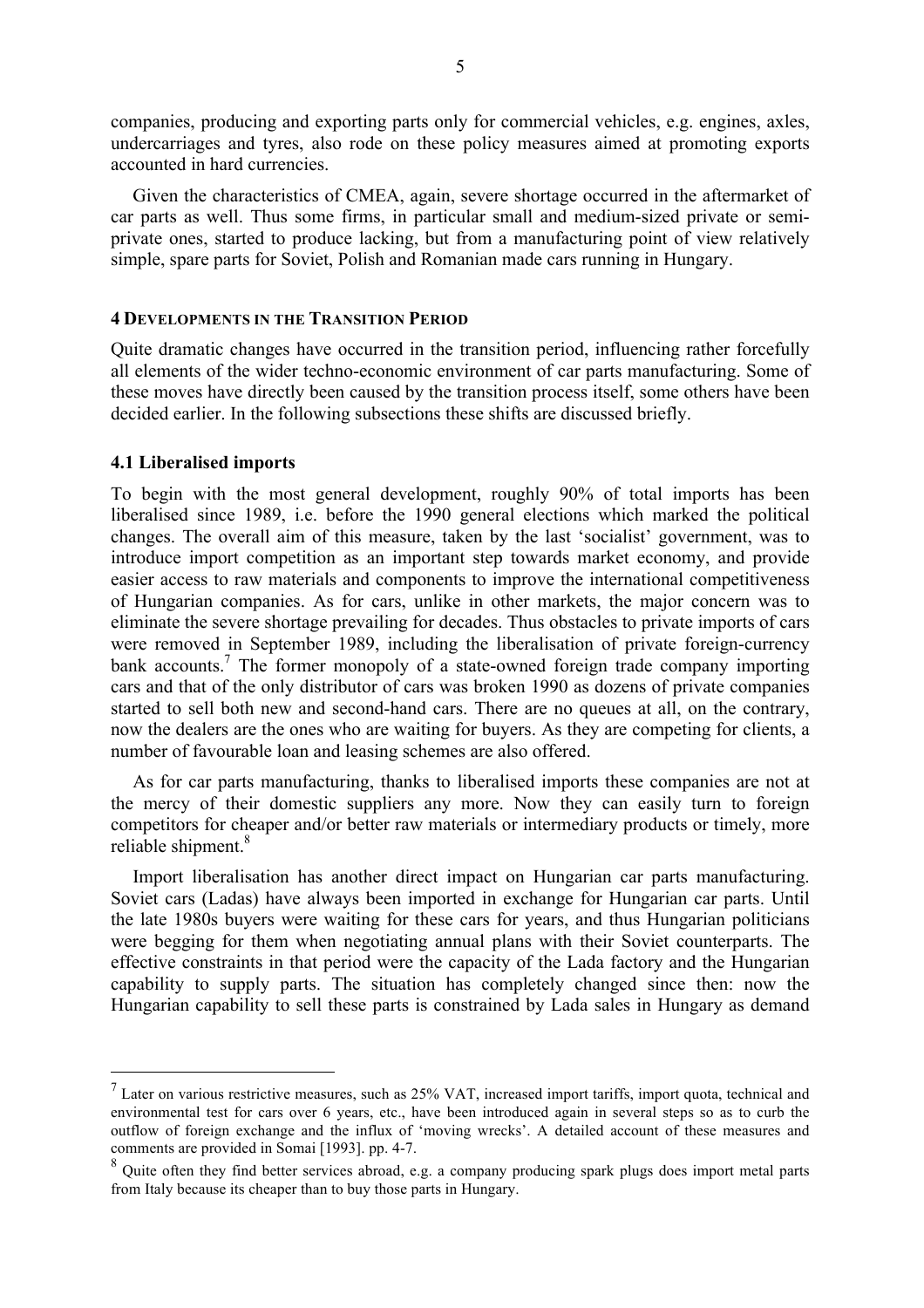has dropped significantly  $-$  by around two thirds  $-$  for two reasons.<sup>9</sup> First, previously cheap CMEA cars became rather expensive in 1990–91 because of higher taxes and the introduction of dollar accounting in CMEA trade.<sup>10</sup> Second, with liberalised imports, quite a few buyers have opted for second-hand, but more up-to-date, Western or Japanese makes instead of 'the good old' Lada.<sup>11</sup> Hence Hungarian companies supplying Lada parts have lost a significant chunk of their former sales.<sup>12</sup> Not surprisingly it has caused severe financial difficulties, even near-bankruptcy situations in quite a few cases.<sup>13</sup>

## **4.2 Re-structuring in other CMEA countries**

## *4.2.1 Intense competition*

 $\overline{a}$ 

Generally speaking, competition has become genuine in the former CMEA countries, too, as the once intra-CMEA trade has been conducted in hard currencies since 1990, and imports have also been liberalised. Insolvency of CIS countries poses another major hurdle to Hungarian exports to these, once the single most important, markets.

Hungarian automotive parts manufacturers, too, previously enjoying monopoly, or quasimonopoly in these markets, now have to face competitors both from advanced and newly industrialising countries as well as the financial difficulties of their former buyers. It clearly hinders the export of automotive parts, such as tyres, bulbs as well as the export of capital goods used in the CIS automobile industry, e.g. painting robots. Indirect exports have also been effected by these factors. The most obvious example is the case of bus manufacturing. As already mentioned Hungarian bus production has dropped by almost 87% because of the shrinking exports to the CIS countries. Thus bus parts suppliers' sales have also diminished.

## *4.2.2 Privatisation of the Central and Eastern European automotive industry*

Clearly, strategic moves of major Western car and car parts producers in Central and Eastern European countries also have crucial bearings on Hungarian suppliers' business opportunities. Thus it is worth mentioning some recent developments.<sup>14</sup>

The major Czech and Polish car factories have already been privatised: Skoda by Volkswagen, Fabryka Samochodow Malolitrazowych (FSM) by Fiat, while General Motors formed a joint venture, GM Poland, with Fabryka Samochodow Osobowych (FSO), basically

<sup>&</sup>lt;sup>9</sup> New car sales have fell to a similar extent in 1991-92, and thus Lada was still the leading make in new car sales with its 23% market share in 1992. However, as sales recovered in 1993-94, partly because Opel and Suzuki commenced production in Hungary in 1992, these latter makes gained market share at the expense of Lada. (for further details see Section 4.3. and Table 7)

<sup>&</sup>lt;sup>10</sup> There used to be a bizarre exchange rate system in the former CMEA. In the late 1980s, when intra-CMEA trade was still conducted in roubles, 1 rouble was equal to some 26-27 forints while 1 US dollar to around 70 forints. The exchange rate of the rouble, though, was around 0.9 US dollar. Thus prices expressed in forint, automatically increased by 2-3 times when the US dollar replaced the rouble.

<sup>&</sup>lt;sup>11</sup> Private car imports jumped from 5-6 thousand units in 1987-88 to more than 68 thousand units in 1989. (Autókatalógus '93, cited in Somai [1993])

<sup>&</sup>lt;sup>12</sup> Given the lack of sectoral statistics, aggregate data on the decline of the former CMEA-export are not available. Companies, on the other hand, are reluctant to disclose such sensitive pieces of information, especially in these harsh days of transition.

<sup>&</sup>lt;sup>13</sup> Polski Fiat and Dacia used to be popular makes, too, accounting for 6.5% and 10.2% of the Hungarian car parc in 1990. Their sales, however, collapsed virtually overnight because of significantly higher prices. It did not cause crucial impacts on Hungarian car parts suppliers, though, as shipments to these factories had only accounted for a small proportion of their output.

<sup>&</sup>lt;sup>14</sup> For a more detailed account and analysis see Havas [1995b-d].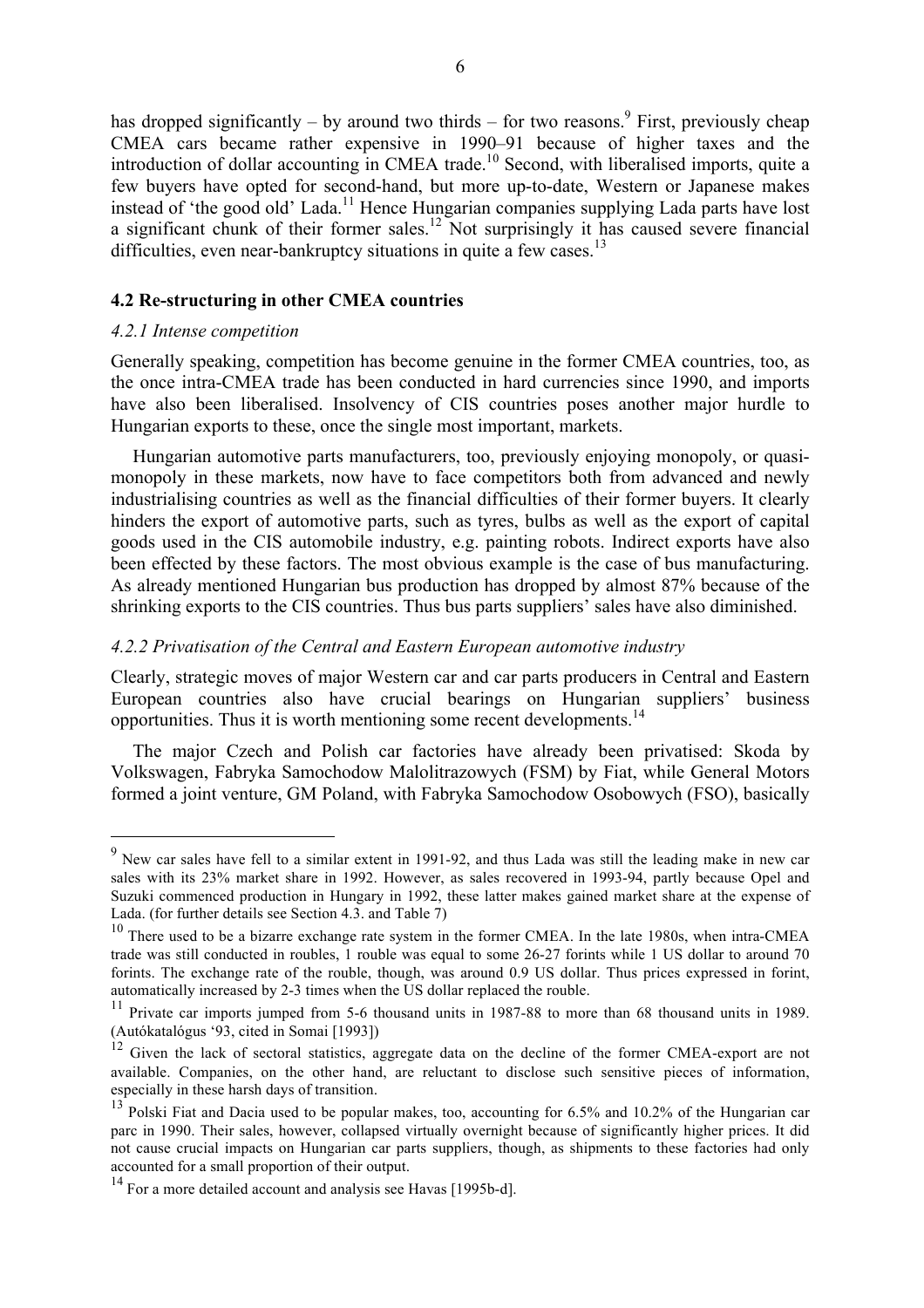to avoid trade barriers. Ford is also investing in Polish green-field plant to assemble cars and transit vans from 1998. VW has privatised a Slovak company, too, while Daewoo and Peugeot are planning to build cars in Romania. Renault and Rover are considering to invest in Ukraine and Bulgaria, respectively.

Component manufacturing is also undergoing major changes in the Central European countries, partly because of foreign suppliers' entry, and partly as a consequence of the exacting demand of the privatised car assemblers.

#### *4.2.3 Lessons for Hungarian managers*

Although the actual consequences of the above privatisation projects for the Hungarian parts suppliers cannot be reversed, managers can benefit from studying these cases: a thorough analysis of motives, current moves, and likely future actions, of foreign investors in the other Central European countries might reveal useful conclusions for their own future strategies. The new owners of the Czech and Polish car companies have already started to change their supply base. It is particularly harmful for the Hungarian automotive firms in the case of Poland where they used to have more significant businesses than in the Czech Republic. For instance a long established Hungarian supplier for the previous Polski Fiat models lost its former Polish business: although it had also developed a new dashboard for the new Cinquecento, Fiat chose its own supplier in which it has a majority stake.<sup>15</sup> Even if Fiat is moving away from its in-house component manufacturers, as certain developments suggest,<sup>16</sup> it is rather unlikely that Hungarian companies can assume the responsibilities of being firsttier suppliers. It is even less so, as the overall trend is to reduce the number of direct suppliers in an attempt to cut costs.

Daewoo, on the other hand, intends to order certain parts from Hungarian suppliers, i.e. privatisation in the neighbouring countries might also provide new market opportunities.

Although Hungarian companies traditionally had less business with Skoda than with FSM and FSO, it might prove profitable to study the VW-Skoda case, too, from the point of view suppliers. Given that AUDI, another member of the VW group has recently started building engines in Hungary, and most parts are purchased at a group level rather then by the group members themselves, there might some chances to become a supplier of the VW group through the Hungarian AUDI plant. Hence it is worth citing some observations and a Czech supplier's view from a recent article:

"Helped by its semi-monopoly position, VW has taken a get-tough attitude towards Skoda's parts suppliers (...) Some complain that Skoda wants prices below cost, abusing its monopolistic position on the Czech market to get its way. 'Skoda wants to take things as cheaply as possible, which I understand,' says Zdenek Brenner, economic director of Pal (...) 'But it doesn't want us to project into current prices increases in material costs. If the world prices of zinc and copper go up, they don't want our prices to reflect that. I don't even want to talk about what they said might happen if we don't keep our prices down.'" (Calbreath [1995], p. 9)

The biggest threat for Hungarian suppliers, however, by far is the planned privatisation of VAZ (Lada) by GM for two reasons: (a) this was, and still the largest, market for quite a few Hungarian parts suppliers, and (b) GM is highly vertically integrated, i.e. taking over the rather huge Russian assembly capacity it might want to switch to its own formidable in-house

 $15$  It should be noted that Fiat is the most vertically integrated Western European car manufacturer.

<sup>16</sup> See *Europe Automotive Insight*, October 1994 and February 1995.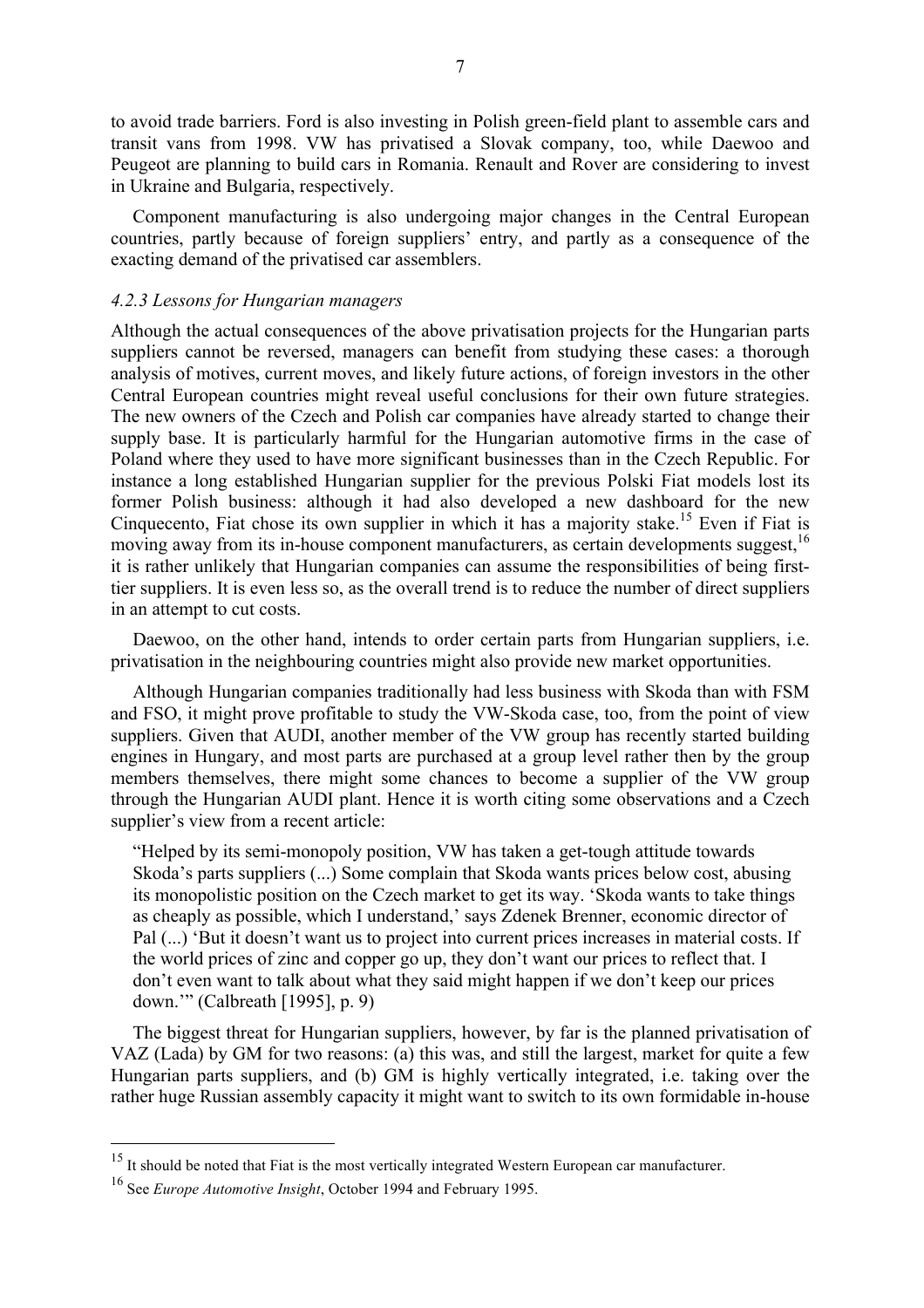supplier capacity, in particular as those divisions were suffering from recession in their current markets in the last couple of years.

#### **4.3 Re-emerging car production in Hungary**

#### *4.3.1 A policy dilemma*

Hungarian government officials have long intended to re-establish some sort of car industry for two basic reasons. First, to ease the severe shortage in this market since it has been a rather annoying situation from a political point of view in the most 'liberal', reformed planned economy – often referred to as 'goulash communism' in Western media. Clearly, this severe shortage have resulted in an ageing, obsolete car park: while the average age of the Hungarian car stock was 5.3 years in 1970, almost two thirds of it were more than 7 years old by 1986.

| Age (years)       | Share (per cent) |
|-------------------|------------------|
| $-3$              | 19.2             |
|                   | 18.4             |
| $\frac{4-6}{7-9}$ | 20.4             |
|                   | 42 O             |

**Table 1: The distribution of the Hungarian car parc by age, 1986**

*Source:* Central Statistical Office

Second, car industry was also deemed as a means of industrial modernisation with its exacting technical and organisational requirements. Quite a few industrialists also backed the idea conceiving it either as a major step forward on the road of integration into the world economy, i.e. out of the isolation of CMEA, or as another golden opportunity for free-riding, that is to obtain immense investment funds yet again. Even two consortia were set up by Hungarian companies to promote the re-establishment of car industry.

One question, however, divided this apparently unified camp of promoters, namely whether to opt for large scale manufacturing of car parts with the aim of becoming suppliers of major car producers or to assemble cars again, after a rather long interval, lasting for almost 50 years.<sup>17</sup> As for the second option, it was also an open and much debated question whether to do so within the CMEA or in co-operation with advanced countries. Thus a number of delegations were received from the Soviet Union, on the one hand, and from the US, Germany, Japan and South-Korea, on the other. To cut this long story short, it is safe to point out that no decision was taken by the Hungarian government on this controversial issue. Rather, it was two foreign car companies, looking for favourable new locations and market opportunities, who eventually 'resurrected' the Hungarian car manufacturing in the early 1990s.

## *4.3.2 Magyar Suzuki*

 $\overline{a}$ 

Magyar Suzuki Corporation, a Japanese-Hungarian joint venture to manufacture compact cars in Hungary was set up after a fairly lengthy negotiation process by signing the Articles of Association on 24 April 1990.<sup>18</sup> The founding capital was ¥10bn, equivalent to 5.5 bn

 $17$  These confronting opinions are described in more detail, e.g., by Somai [1993] and Varga [1990].

<sup>&</sup>lt;sup>18</sup> Talks with Hungarian officials and would be partners started as early as 1985. Further details and analysis of the preparation phase are reported in Havas and Inzelt [1993].

This section is based on interviews with Magyar Suzuki managers, company documents as well as press reports.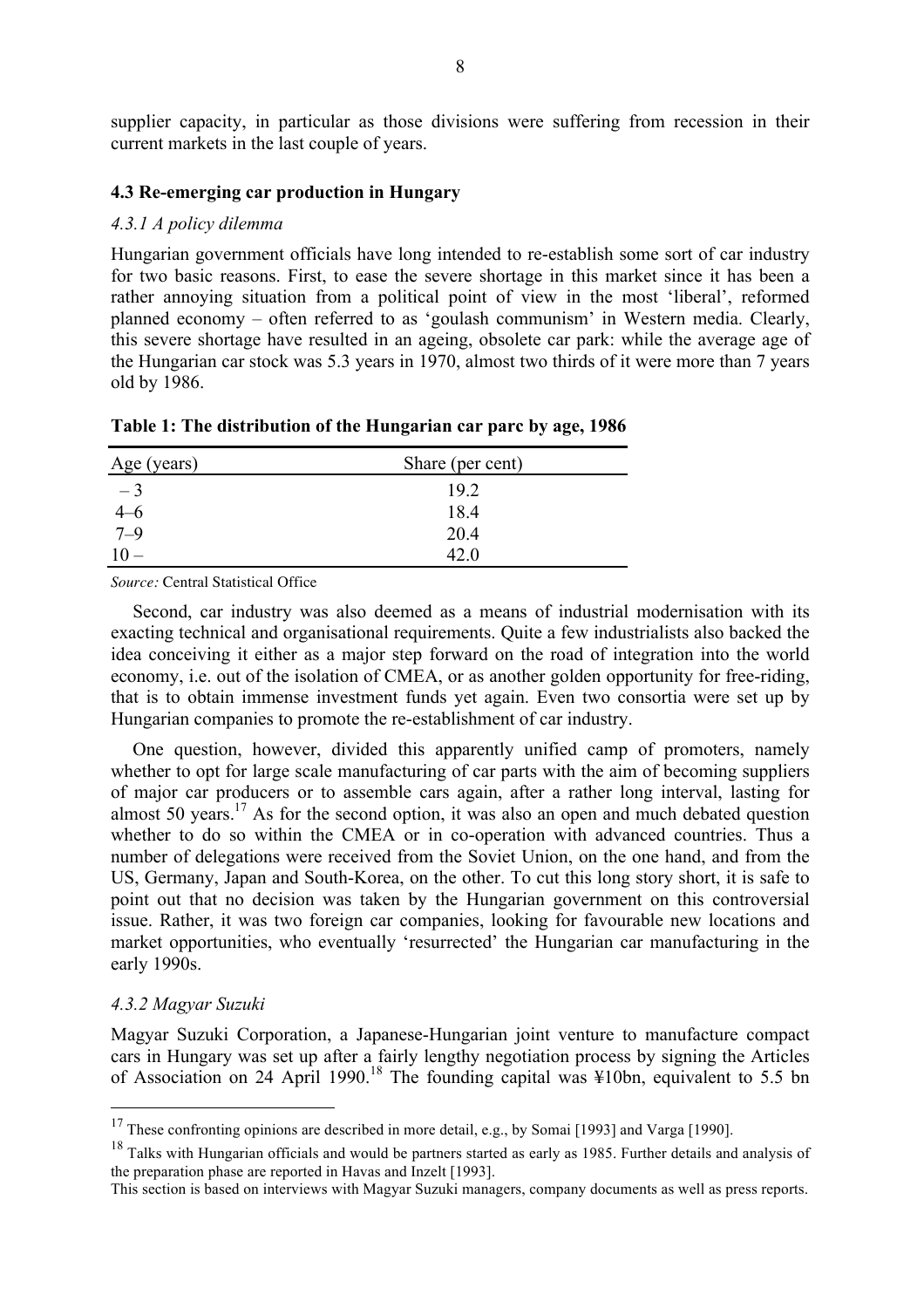Hungarian forint (Ft) then. Shareholders included Suzuki Motor Corporation (40%), Itochu trading house<sup>19</sup> (11%), IFC, International Finance Corporation (9%) and Autókonszern Rt.<sup>20</sup>  $(40\%)$ .

The \$250m investment has been financed by the equity and loans, guaranteed by the Hungarian government, provided by the Japanese EXIM Bank and IFC as well as a near Ft260m government subsidy. Additional policy measures are also at work to reduce Magyar Suzuki's operating costs: *(a)* a five-year tax holiday, which can be extended for further 5 years, *(b)* a five-year exemption from customs duties on parts to be built into cars produced by Magyar Suzuki,<sup>21</sup> and *(c)* grants from the Ministry of International Economic Relations on a case-by-case base to cover trade fairs' costs.

After thorough training projects, partly conducted in Japan, and a one-week pilot production in August 1992, commercial production commenced in October 1992 with one shift. The then product range included Suzuki Swift 1.0l and 1.3l 5-door hatchback versions, equipped with 3 way catalytic converters. Another model, namely the 4-door Suzuki Swift Sedan, was added in May 1993.

Equity was raised to Ft14bn in two steps in 1993 for two reasons. First, further investment was required to start the production of Sedans, around 900 million forint, basically in pressing equipment and tools. Second, and more importantly, mounting losses also called for a decisive action: as the Japan EXIM Bank has provided its immense loan in yen, the sharply rising value of this currency has resulted in a loss of more than 5 billion forints since accounting is conducted in Hungarian forint. Thus it has seemed reasonable to raise equity and use it to pay back as much loan as possible.

|                                                | April 1990 | Dec. 1993 |
|------------------------------------------------|------------|-----------|
| Equity (bn forints)                            | 55         | 14.2      |
| Share of owners (per cent)                     |            |           |
| Suzuki Motor Corporation                       | 40.0       | 55.2      |
| Itochu trading house                           | 11.0       | 13.6      |
| IFC, International Finance Corporation         | 9.0        | 3.5       |
| Autókonszern Rt.                               | 40.0       | 24.9      |
| Hungarian Investment and Development Bank Ltd. |            | 2.8       |
| Total                                          | 100        | 100       |

## **Table 2: Changes in Magyar Suzuki's ownership structure**

*Source:* Magyar Suzuki

Another major step followed a few months later: the Hungarian managing director became deputy managing director, and its former Japanese deputy was appointed as managing director in April 1994. Magyar Suzuki, however, remained in the red in 1994, too, as recapitalisation and change at the top alone were not sufficient to eliminate losses. Its Japanese owners now expect profits by 1996–97.<sup>22</sup>

<sup>19</sup> Known as C. Itoh then.

<sup>&</sup>lt;sup>20</sup> Autókonszern Rt. can be regarded as successor of one of the two consortia, mentioned above, founded to promote car manufacturing.

<sup>&</sup>lt;sup>21</sup> Further parts, i.e. those above a set quota, are subjects to an  $8\%$  duty.

<sup>&</sup>lt;sup>22</sup> Although exact figures on losses are not disclosed by Magyar Suzuki, its chairman has recently admitted that losses in 1994 amounted to a few billion forints. (*Figyelõ,* February 16, 1995)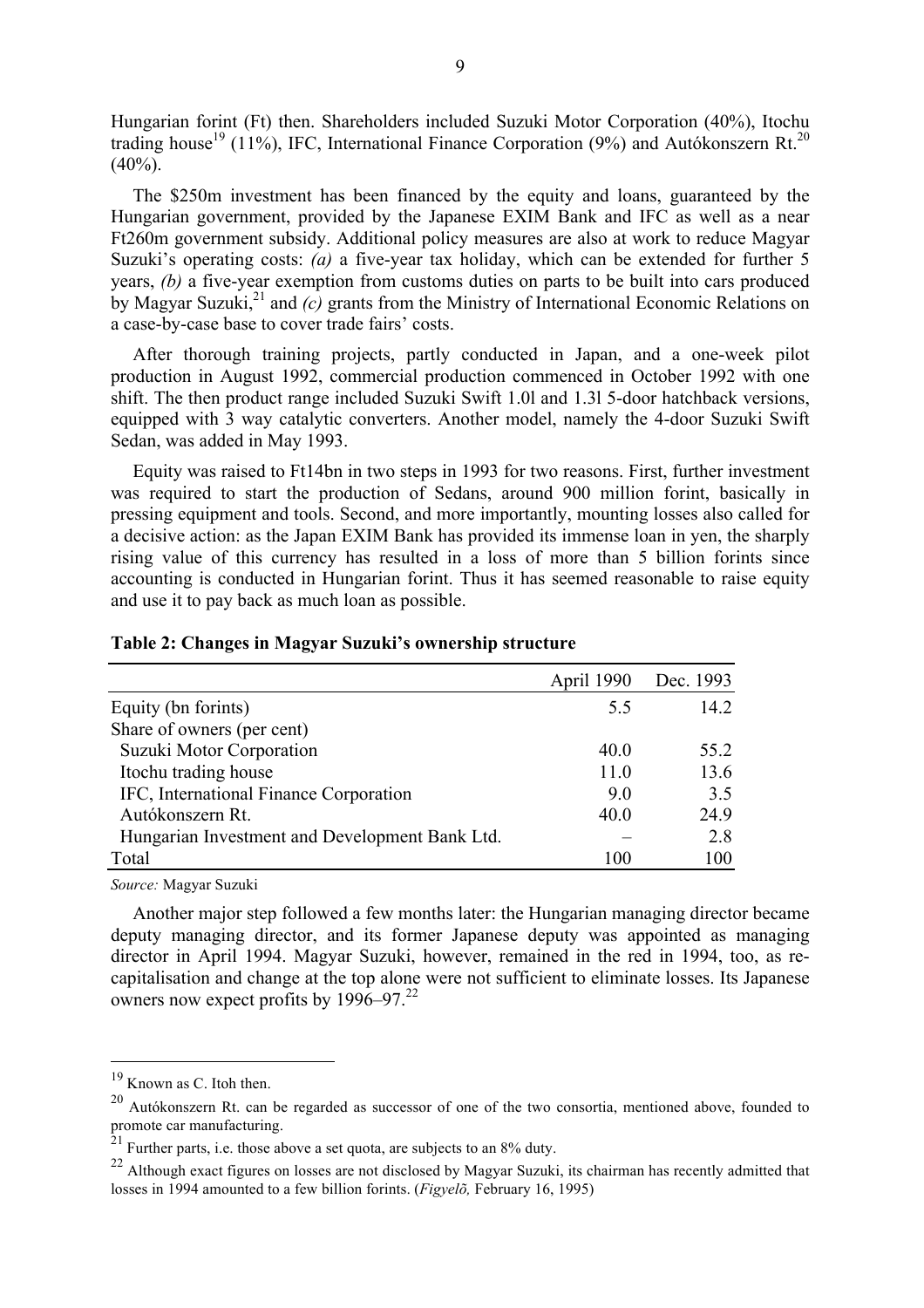Clearly, one crucial step on the road to become profitable is to increase production and sales in order to achieve economies of scale. The nominal capacity of Magyar Suzuki is 50,000 units a year. Original plans called for working at full capacity in 1995. It was also planned to export roughly 50 per cent of the output, partly to the then 'hungry' CMEA markets, and partly – once 'the EU content' achieves 60 per cent – to the EU to avoid high tariffs imposed on cars imported from Japan. Production plans, however, had to be revised downward basically every year because the declining standard of living and the importation of second-hand cars depressed the new car market in Hungary, while exports to the former CMEA countries were hindered by the very same factors. Thus some 13,000 units were turned out by Magyar Suzuki in 1993, i.e. 5,000 units less than planned originally. Exports started in 1994, and hence output reached some 20,000 cars (plans called for 29–30 thousands), of which some 3,300 units (instead of the projected 10–12 thousand ones) were exported primarily to Western Europe (some 70 per cent of the total exports) and China (around 25 per cent of exports).

Magyar Suzuki, facing the lower-than-expected demand, is seeking to fully utilise its capacity. To boost local sales it introduced a new model, the 1.6l Sedan in 1994 and also offered a number of small series of former models with special colours and extras (e.g. automatic gearbox) in an attempt to target particular customer groups. Another new model, namely the 3-door hatchback version of Suzuki Swift 1.0l was added in April 1995.

Further, Suzuki Motor Corp. announced in 1995 that it has stopped exporting cars from Japan to Western Europe, and thus its dealers will sell cars assembled in Hungary – as planned at the beginning. Thus the most recent production programme indicates that Magyar Suzuki doubles its output, i.e. 40,000 cars should roll off the assembly line in 1995, of which 50 per cent is to be sold in Hungary, and the remaining half to be exported, mainly to the  $EU<sup>23</sup>$ 

Magyar Suzuki is also going to produce four-wheel-drive cars for its Japanese rival, Fuji Heavy Industries (FHI), under an original equipment manufacture deal. From mid-1995 up to 10,000–12,000 units a year will be supplied to FHI, which will sell them in Western Europe badged as Subaru Justy. The two companies also agreed in June 1994 to co-operate in developing automatic transmissions, and hence this more recent agreement might suggest they could move to joint development of cars to cut their R&D costs.

|                        | 1992 | 1993   | 1994   | 1995   |
|------------------------|------|--------|--------|--------|
|                        |      |        |        | plan   |
| Production             | 992  | 13,021 | 19,412 | 40,000 |
| Domestic sales (units) | 929  | 12,659 | 16,065 | 20,000 |
| Exports (units)        |      |        | 3,309  | 20,000 |
| Sales (Ft bn)          | 0.6  | 9.6    | 15.5   | 40     |
| Domestic sales (Ft bn) | 0.6  | 9.6    | 13.3   | 20     |
| Exports (Ft bn)        |      |        | 2.2    | 20     |
| Employment             | 355  | 489    | 857    | 1,000  |

#### **Table 3: Major data of Magyar Suzuki**

*Source:* Magyar Suzuki and press reports

<sup>23</sup> In 1994 some 74,000 Suzuki cars were sold in Western Europe. (*Europe Automotive Insight,* February 1995) Certain models, however, are not assembled in Hungary, e.g. four-wheel-drive sport and utility vehicles. Thus sales opportunities for Magyar Suzuki do not equal to 74,000 cars a year in Western Europe.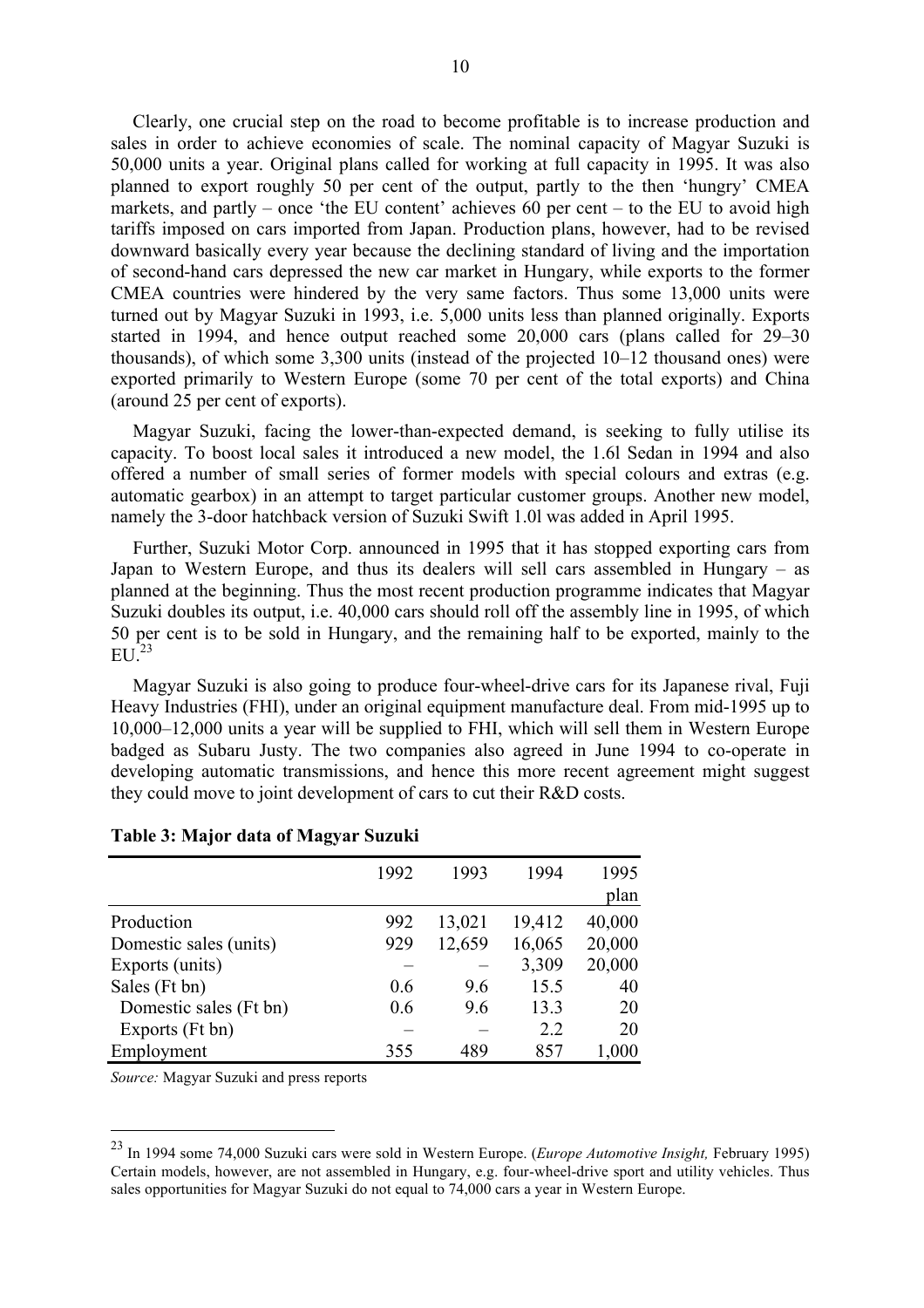From the point of view of suppliers (and would-be suppliers) there are two critical issues: production runs and the technical level of parts demanded by an assembler. The aforementioned production data indicate that Magyar Suzuki buys parts in rather low volumes, and hence its suppliers badly need other businesses.

Magyar Suzuki, however, pays special attention to the profitability of its suppliers as it follows a single-sourcing strategy. Thus it does not want to rely on suppliers who give uneconomical low quotes so as to win orders but then might have to exit because of bankruptcy, leaving Magyar Suzuki with no supply. Moreover, it does believe that economical manufacturing of the parts requested from Hungarian suppliers is possible in spite of the relatively small batches. $24$ 

Thus the first step to establish this close producer-supplier relationship is a thorough technological and financial audit, covering literally every single aspect of doing business from purchasing inputs through production methods and machinery, to accounting, sales and management, broadly defined. It is followed by a meticulous price setting procedure if the supplier in question seems to be capable to meet all the requirements. During these negotiations, nonetheless, Magyar Suzuki managers have often found that their partners have not possessed reliable information on their products' profitability. In these cases the introduction of a more instructive cost accounting system has been a prerequisite. This 'onthe-job training' for the Hungarian managers in question can, and should, indeed, be regarded as a significant contribution to the diffusion of up-to-date management techniques required by market economy.<sup>25</sup>

Local content – including pressing, welding, painting and assembly accounting for around 20–22% of a Suzuki Swift's value and carried out by Magyar Suzuki itself – was 29% in October 1992, it reached 42% by the end of 1993, and 50% by October 1994. Parts and components produced by local suppliers include battery, seats, horn, windscreen wiper, the majority of the wiring harnesses, glass, paint, upholstery and small, simple pressed metal parts. In other words these are mid-tech products, at best, and thus do not constitute high value-added goods.

The still sharply rising yen makes ever more expensive the Japanese parts and components. Thus Magyar Suzuki is trying to increase the Hungarian content of its cars. To achieve this end, it considers to produce certain parts by itself (mainly pressed metal parts) and/or assist its supplier to add further parts to their product lines. Some 2–3 billion forints will be spent in 1995 to finance this project and the introduction of a 3-door Swift model. Yet, Magyar Suzuki intends to keep importing high-tech, high value added components, such as engine, transmission and undercarriage, from Japan. As these sub-systems account for around 20 per cent of value-added, the local content might eventually reach 80 per cent. Most likely it would take  $6-8$  years, at least.<sup>26</sup>

 $24$  As already mentioned, the nominal capacity of Magyar Suzuki is 50,000 cars a year, not reached as yet. Hence this is the largest series for most suppliers as Suzuki parts in most cases are not compatible with other models and exportation to Japanese Suzuki plants is an exception so far. Aftermarket, though, might provide some additional sales opportunities.

<sup>&</sup>lt;sup>25</sup> One must not overlook, however, that a topsi-turvy system of prices, taxes, tariffs and subsidies in the former economic system, let alone the very fact that domestic, Western and CMEA markets had been insulated, had made it impossible to apply any reasonable cost accounting. Thus it had been a rational behaviour in a rather irrational system not to waste time and intellectual resources with hopeless efforts aimed at introducing advanced accounting methods.

<sup>&</sup>lt;sup>26</sup> It depends on sales opportunities and macroeconomic developments, e.g. interest rates, too, as further investments are required either at Magyar Suzuki's Esztergom plant or at suppliers.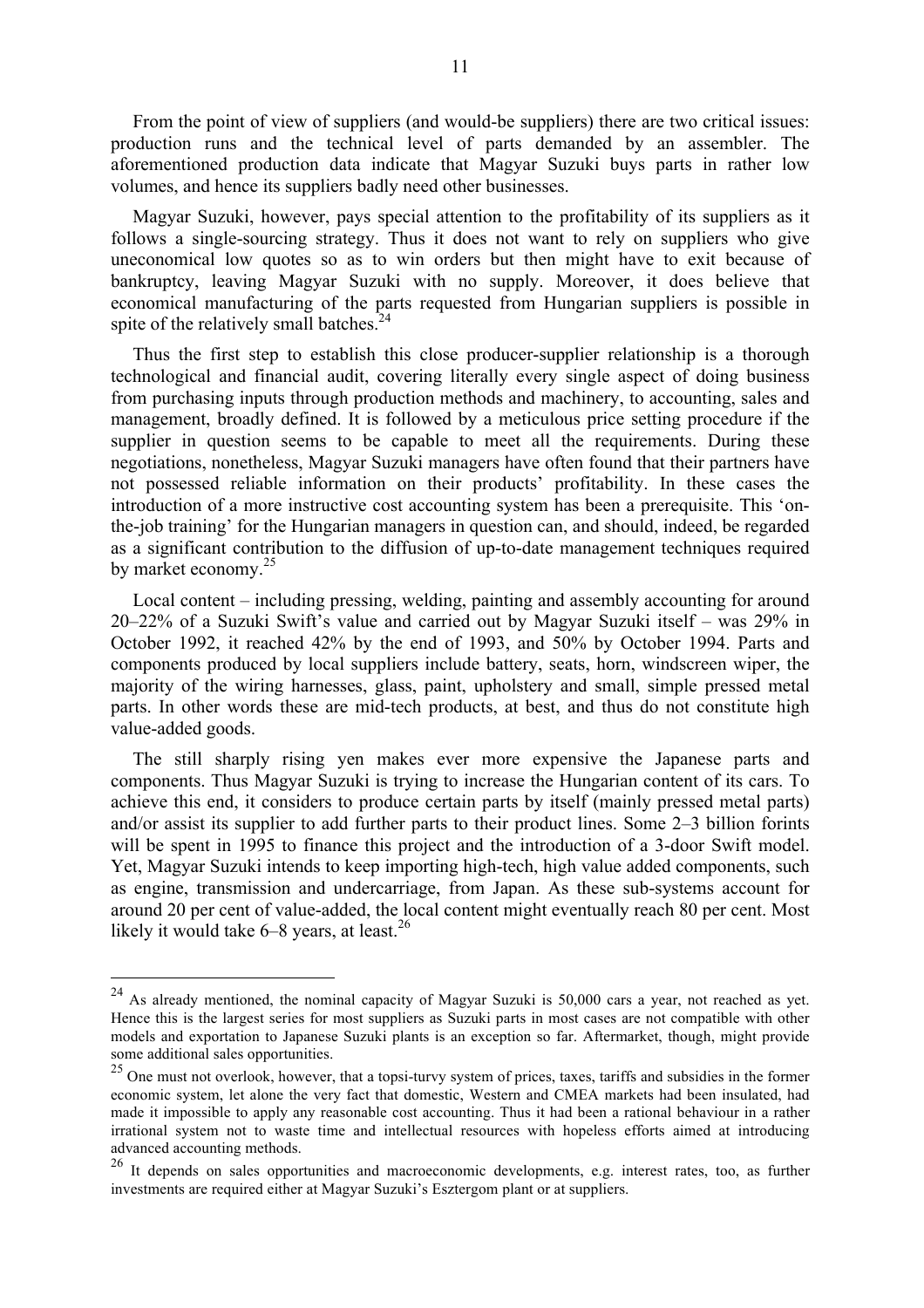|                           | October 1992 | January 1995 |
|---------------------------|--------------|--------------|
| (1) Magyar Suzuki         | 21           | 23           |
| (2) Hungarian suppliers   | 8            | 27           |
| (3) Local content $(l+2)$ | 29           | 50           |
| $(4)$ EU suppliers*       |              | 14           |
| $(5)$ EU content $(3+4)$  | 32           | 64           |
| (6) Japanese suppliers    | 68           | 36           |
| $(7)$ Total $(5+6)$       | 100          |              |

**Table 4**: **Distribution of value-added at Magyar Suzuki (per cent)** 

*Source:* Magyar Suzuki

\* Including associated member countries

Originally it seemed unlikely that Hungarian suppliers could export their products to the Japanese plants of Suzuki Motor Corp., given significant lag in productivity and substantial transportation costs, let alone the then shrinking demand for new cars in Japan. Thus, as already mentioned, they had no other choice than produce economically in relatively low production runs, and make considerable efforts to find additional businesses. However, exports to Japan started in late 1994. Clearly, it is encouraging but one should not forget that this is not a major business yet.

1994 saw another promising development, though not in Hungary – indeed, rather far away, namely in India, where Suzuki has a 50/50 owned joint venture, Maruti Udyog, with the Indian government. Commercial production at Maruti began in 1983, and now it is India's largest car manufacturer with its currently expanded capacity (from 130,000 to 200,000 vehicles a year) It controls 70 per cent of the Indian car market. Suzuki started to export its Alto minicar, produced by Maruti Udyog, to west Europe last year. The Alto is the first model Suzuki has developed at an overseas production base for introduction in overseas markets. If it follows this pattern in Hungary, too, Hungarian suppliers, and in particular their R&D and production engineers, might be involved in really demanding and challenging product development projects. In other words, it would be a clear test, whether Suzuki applies lean production, i.e. it gives increased responsibility to its suppliers in product development.

## *4.3.3 Opel Hungary*

 $\overline{a}$ 

Opel Hungary Vehicle Manufacturing Ltd (GM Hungary until 1994) operates the other Hungarian car assembly plant in a customs-free zone at Szentgotthárd (close to the Austrian border).<sup>27</sup> Unlike Magyar Suzuki it is financed in hard currency, namely DM. Its equity has been increased several times: in 1994 it amounted to DM154.4m, subscribed by GM Opel (65.1%), RÁBA, a Hungarian engineering company (20.6%) and the State Development Institute (14.3%). In January 1995, however, GM Opel acquired the other shareholders' stakes, and thus now it has 100 per cent ownership of Opel Hungary. Initially GM Opel has invested over DM400m with the bulk financed by loans, the European Bank for Reconstruction and Development, e.g., has provided a DM125m loan. Like Magyar Suzuki, Opel Hungary has also received a Ft250m government subsidy, and a five-year exemption from company tax has also been granted, too.

The car assembly plant has accounted for some 25% of the original investment, while the engine factory for the remaining 75%. Some 12,300 Astra rolled off the line in the

 $27$  This section is based on interviews with Opel Hungary managers, Havas [1994a] and press reports.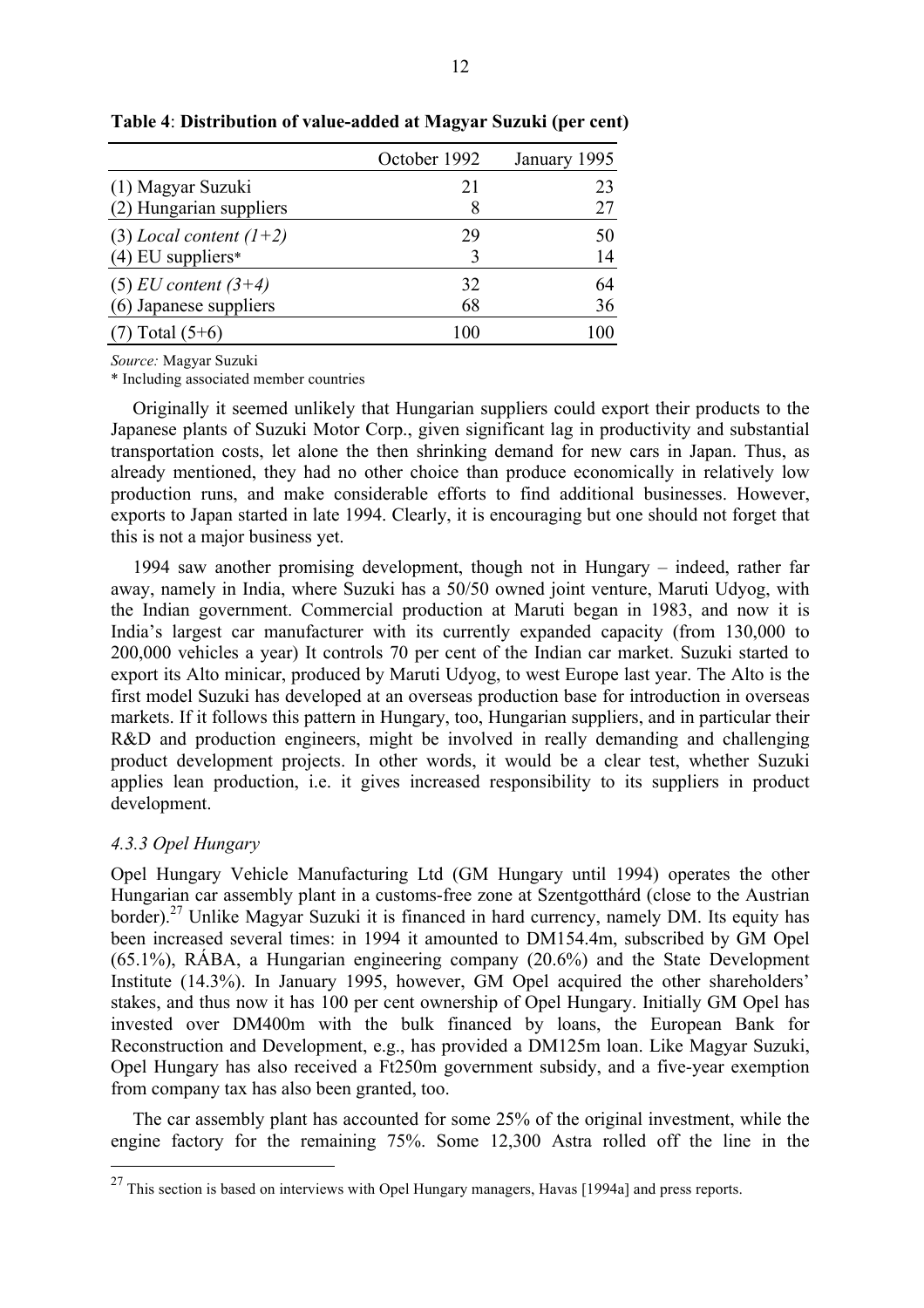Szentgotthárd plant in  $1994<sup>28</sup>$  of which 1,100 were exported. As Opel's European-wide production and distribution plans for 1995 call for significantly lower exports (i.e. some 550 units) from Hungary, only 11,100 will be produced in 1995. Astras are made of almost exclusively imported parts in Szentgotthárd. Parts purchased in Hungary, now including battery, loudspeakers, paint, pressed metal parts and sun roof, initially accounted for merely 4% of an Astra's value, and 14% by 1994. (Table 6) Opel Hungary intends to increase local content, but definitely not to the order of 60–80%. In this respect it prefers local companies in joint ventures with its traditional Western suppliers.

Opel Hungary (would-be) suppliers, however, have the opportunity to ship their products not only to Szentgotthárd but to other GM plants all over Europe, too, what would mean a much larger volume, i.e. several hundred thousand units a year. Thus they could rely on economies of scale. Indeed, Hungarian parts purchased by other GM companies amounted to some DM100m in 1994, i.e. worth ten times more than Hungarian parts built into Astras produced in Szentgotthárd. Moreover, a substantial increase is expected in 1995 when exports are going to reach DM150m.

As for the engine factory, the initially planned output was above 200,000 units a year. Some 22,000 engines were produced in 1992 and 75,000 in 1993 (recession in Western Europe prevented to reach the planned output, that is, 130,000 units), primarily 1.4l ones, in one shift. Another line of products was added in 1994, namely a range of 1.6l engines. Then production reached 160,000 units (instead of the projected 200,000).

|                 | 1992   | 1993   | 1994    | 1995<br>plan |
|-----------------|--------|--------|---------|--------------|
| Cars (units)    | 9,300  | 13,344 | 12,282  | 11,100       |
| Engines (units) | 22,000 | 75,000 | 160,000 | 260,000      |

## **Table 5: Production of Opel Hungary, 1992–1995**

*Source:* Press reports

 $\overline{a}$ 

In March 1995 GM announced to invest a further DM257m in Opel Hungary to double its engine plant's capacity (DM47m) and add cylinder heads to its product lines (DM210m). The investment should be completed by late 1996. Then Opel Hungary would produce 460,000 engines and cylinder heads. It would also require 220 additional jobs, and thus total employment is to be raised to 850.

The engine factory would, therefore, also provide a good business opportunity for Hungarian suppliers, at least as far as production run is concerned, but most parts are imported, just as with the car assembly plant. Constant efforts have been made to source various components from Hungarian firms, but even the technologically most capable ones are unwilling to endeavour such a complex and demanding task as engine component manufacturing is.

 $^{28}$  Car production commenced in April 1992. Nominal capacity is 15,000 units a year.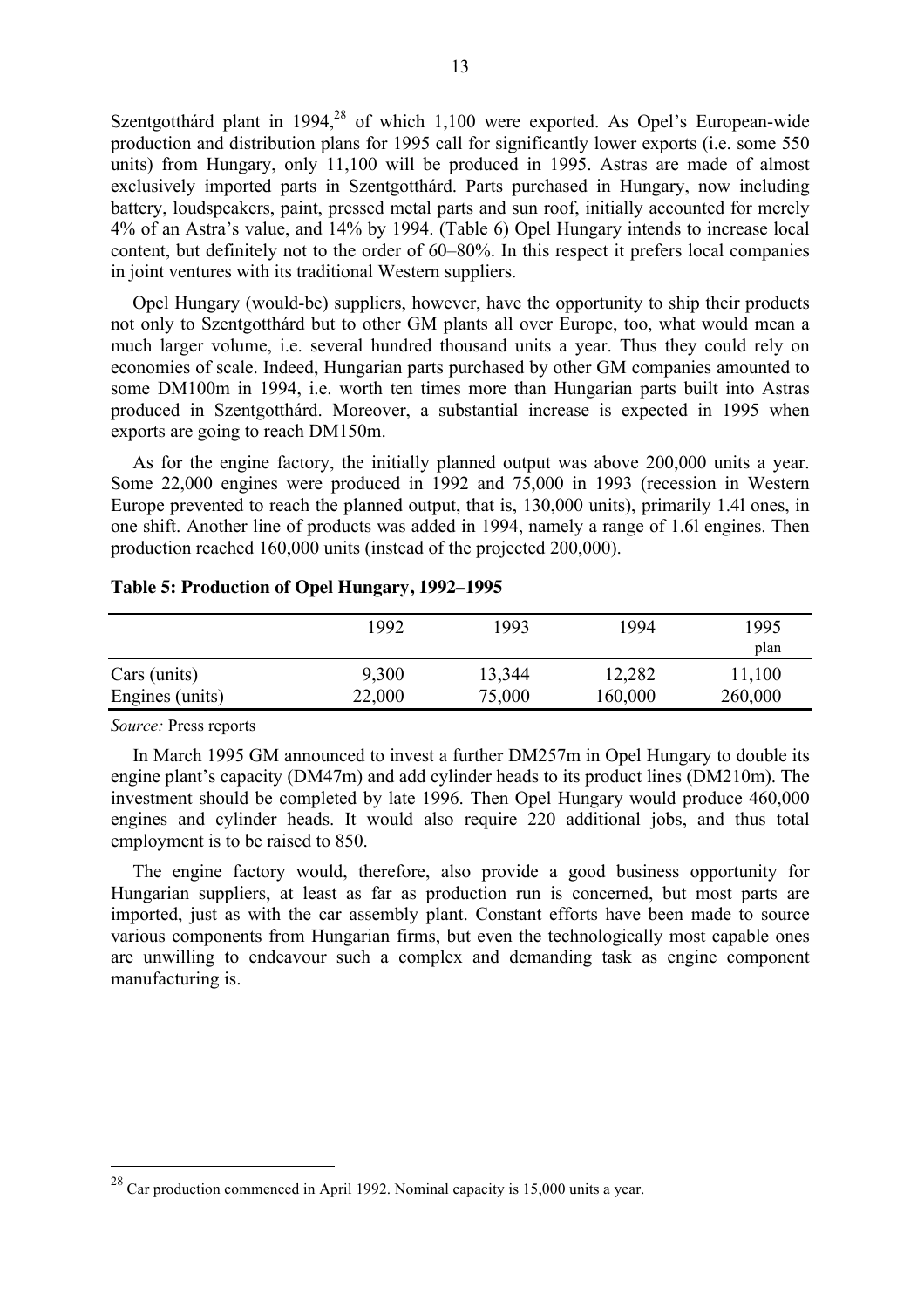|      | Opel Astra | engine   |
|------|------------|----------|
|      | per cent   | per cent |
| 1992 |            |          |
| 1993 | 11         | 2.5      |
| 1994 | 14         | 2.5      |

**Table 6: Local content of Opel Hungary's main products, 1992–1994** 

*Source:* Author's interviews

To conclude, GM Opel and Suzuki Motor have chosen Hungary to build new assembly plants because skilled labour has been relatively cheap, and the government has offered both subsidies and concessions to ease the annoying shortage of cars, and, in the meantime, facilitate industrial re-structuring via promoting the diffusion of up-to-date technologies. As the Hungarian car assembly has been re-established via greenfield investment projects, there has been no 'old' industry either to be replaced or displaced, as opposed to other former CMEA countries. Hence there is no room for conflicts between traditions and new practices, either. One might recall that all the Japanese transplants have been located in the 'desert', i.e. regions with no automotive tradition, both in the US and the UK for the very reason to avoid these sorts of conflicts.

Since these investment decisions have been made, however, marked changes have occurred both in the Hungarian and international economic settings. Shortage has virtually disappeared given liberalised imports, on the one hand, and although demand has recovered since 1992, it is still below the 1988–89 level because of the deteriorating standard of living, on the other hand. Other Central and Eastern European markets have become far less 'fat', too, in part for similar reasons, and in part because of the aforementioned strategic moves of major car companies in the region. Relatively cheap Eastern European cars, most notably Ladas, still pose a significant challenge both for Suzuki and Opel in the local market. As for exports, competition from these cheap cars only effects Magyar Suzuki as it intends to export half of its output, while Opel Hungary sells the vast majority, i.e. some 95%, of its cars in Hungary. Magyar Suzuki exports plan might also be hampered by the still depressed – moreover, mature and saturated – Western European market. Thus these foreign investors are likely to be less satisfied than they expected in the mid- or late 1980s when they had made their decisions to invest in Hungary.

Yet, in 1995 both companies responded with further investment projects. Magyar Suzuki intends to increase the local content in order to offset the rising yen's impact on production costs. Opel Hungary, on the other hand, puts even more emphasis on its engine manufacturing activities via doubling its capacity and adding further components to the current product lines.

Finally, the Hungarian government's policy measures should be assessed in an international context. However, no systematic comparative data are available on investment incentives provided by governments and regional authorities for car manufacturers. Hence only individual cases can be mentioned here. *AutoEuropa*, a joint venture of Ford and Volkswagen to produce minivans in Portugal, has invested PTE450bn (around DM5.4bn) of which PTE130bn has been subsidies, basically financed by EU grants to promote backward regions.<sup>29</sup> In other words, almost one third of the project has been financed by subsidies obtained in the frame of various schemes.

<sup>29</sup> For further details, see Bongardt [1994].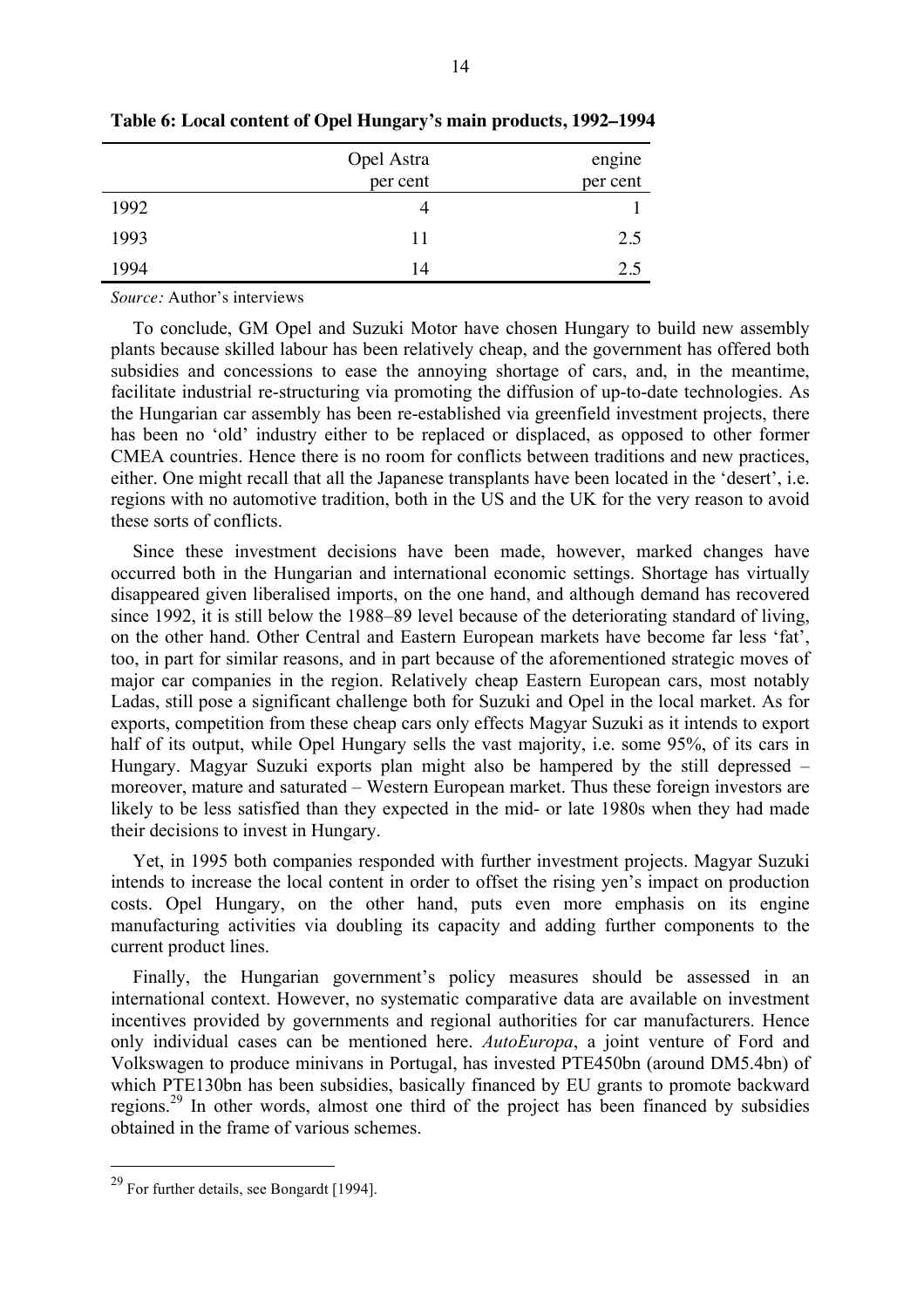Press reports believed in the late 1980s that Nissan also negotiated with the British government to receive about a third of its total investment costs for its green-field plant to be built at Sunderland, a declining region in the northern part of England. Eventually it was 'only' a fourth of its costs for phases I and II, i.e. £100m regional aid for its £390m project. A few years later it spent a further £217m to expand capacity, of which £25m, i.e. more than 10 per cent, was financed by government subsidies. $30$ 

In Hungary, by contrast, usually less than 1 per cent of total investment costs were covered by government grants.

## **4.4 New car sales in Hungary**

As already mentioned, new car sales used to be dominated by CMEA-made cars, i.e. Ladas, Trabants, Wartburgs, Skodas, Dacias and Polski Fiats. The two new car assembly plants and the radically increased prices of the former 'champions' have completely changed this picture. However, imported cars are still popular, in other words, competitive with locally assembled ones, in particular Ladas, but Western makes as well, such VW with its 7–8 per cent market share in 1993–94. (The whole VW group has captured an even larger portion of the market, almost identical to Suzuki's slice from the pie.) Thus the local market is more evenly served by a number of makes than in other Central and Eastern European countries with long-established, monopolised car industry.

| Makes             | 1992   |          | 1993   |          | 1994    |          |
|-------------------|--------|----------|--------|----------|---------|----------|
|                   | number | per cent | number | per cent | number  | per cent |
| Opel              | 8,238  | 19.53    | 17,100 | 20.42    | 21,527  | 20.67    |
| Lada              | 9,582  | 22.71    | 16,654 | 19.88    | 17,494  | 16.79    |
| Suzuki            | 929    | 2.20     | 12,537 | 14.97    | 16,775  | 16.10    |
| Volkswagen        | 7,227  | 17.13    | 10,783 | 12.87    | 15,169  | 14.56    |
| group<br>of which |        |          |        |          |         |          |
| Volkswagen        | 5,755  | 13.64    | 6,177  | 7.37     | 8,608   | 8.26     |
| Skoda             | 401    | 0.95     | 2,723  | 3.25     | 3,721   | 3.57     |
| Seat              | 1,071  | 2.54     | 1,883  | 2.25     | 2,840   | 2.73     |
| Ford              | 2,903  | 6.88     | 5,314  | 6.34     | 5,733   | 5.50     |
| Renault           | 2,282  | 5.41     | 3,634  | 4.34     | 5,356   | 5.14     |
| Others            | 11,023 | 26.14    | 17,736 | 21.18    | 22,112  | 21.24    |
| Total             | 42,184 | 100      | 83,758 | 100      | 104,166 | 100      |

**Table 7: New car sales and market share of major makes in Hungary, 1992–1994** 

*Sources:* Magyar Suzuki, *Figyelő*, May 12, 1994, *HVG*, February 11, 1995

## **5 RE-STRUCTURING IN THE HUNGARIAN CAR PARTS SECTOR**

Ownership, organisational and market changes are going on literally month by month at a firm level, and hence the overall picture is constantly changing. In other words, one trying to capture adjustment and re-structuring efforts and results has inevitably to shoot at a 'moving target'. Therefore a really up-to-date statistical system would be required to follow these shifts. As already mentioned, however, no statistics are available on this sector, and hence restructuring cannot be analysed in a methodologically satisfactory manner at a sectoral level.

<sup>30</sup> For further details, see Hudson [1992]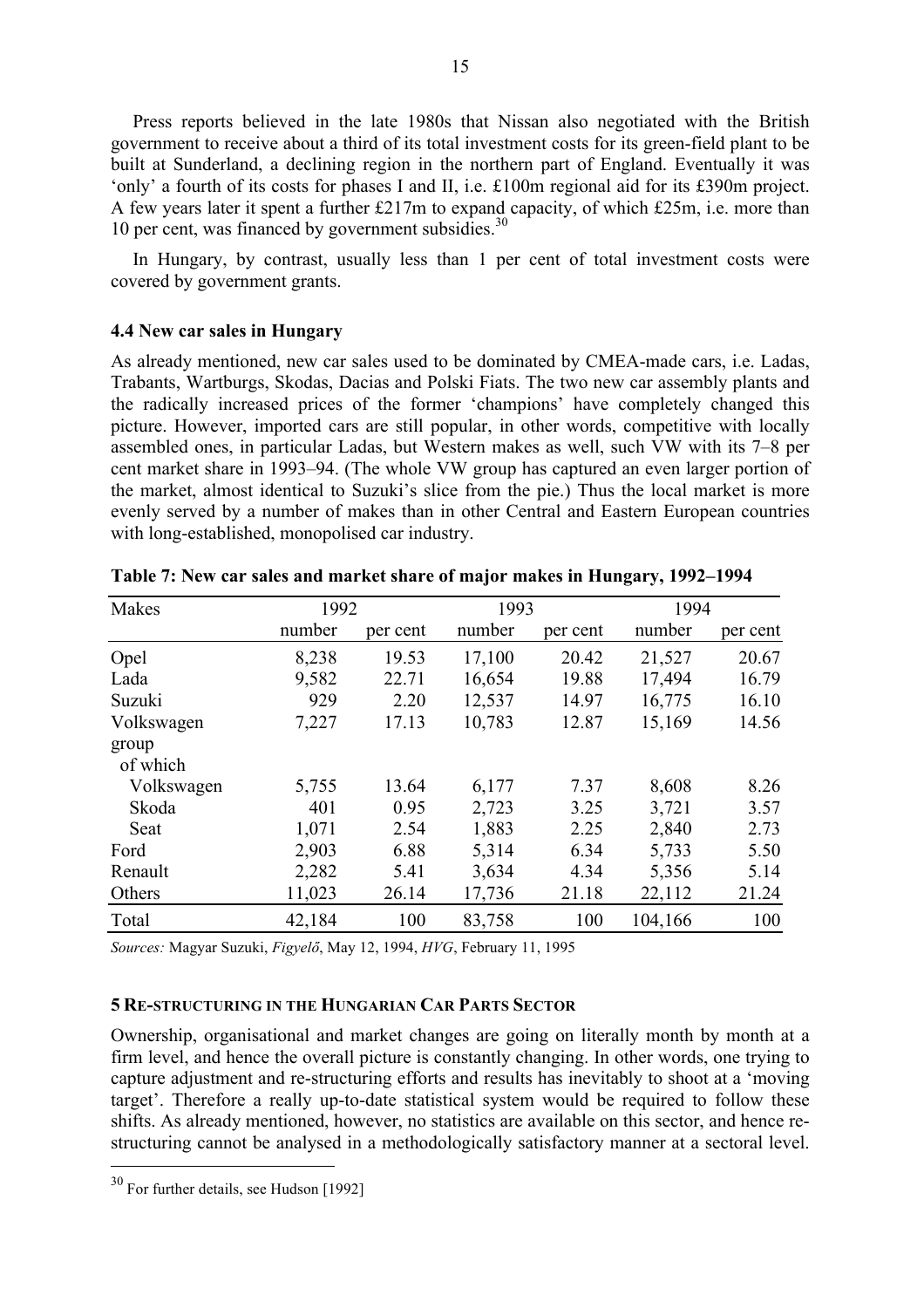However, some qualitative observations, based on interview evidence, seem to be relevant for the sector as a whole, and thus worth putting forward here.

# **5.1 Privatisation**

Most companies have already privatised in one way or another (see below). As already mentioned, however, exact ownership figures are not available. Yet, a list of actual ownership forms – and hence that of privatisation methods – can be drawn.<sup>31</sup>

# **A) DOMINANT FOREIGN OWNERSHIP**

- A.1 Greenfield investments with 100 per cent foreign ownership. For the purpose of further analysis, it is useful to identify two sub-sets in this group:
- A.1.1 Subsidiaries of car manufacturers: Ford Hungária, the engine plant of Opel Hungary and AUDI Hungária Motor Kft.
- A.1.2 Subsidiaries of component manufacturers, e.g. ITT Automotive Hungary, United Technologies Automotive Hungary, Jung Hungária, Michels Kabel, Keiper-Recaro.
- A.2 'Brownfield' investments: former state-owned companies privatised by foreign investors via setting up a joint venture; e.g. Fékszerelvénygyár.

# **B) DOMINANT HUNGARIAN OWNERSHIP**

- B.1 State-owned companies, e.g. ELZETT Certa, MGM
- B.2 Privatised former state-owned companies: in most cases privatisation has only been partial so far, usually as a combination of ESOP and MBO projects; e.g. Bakony Mûvek Rt., MMG Automatika Rt., Perion Akkumulátorgyár Rt.
- B.3 Private companies, i.e. firms established by Hungarian entrepreneurs either in the 1960s or more recently, e.g. ABF
- B.4 Joint ventures with dominant Hungarian private ownership, e.g. RATIPUR Car Equipment Co.

# **5.2 Market changes**

 $\overline{a}$ 

# *5.2.1 Market structure, competition*

The domestic car parts market, in particular the so-called aftermarket, used to be characterised by severe shortage and monopolies or quasi-monopolies, as already mentioned. Transition has caused significant changes in this respect, too. As former entry barriers have been lifted, new private companies can now enter, and indeed, have already entered. Some companies are still the only domestic producer of given parts. Yet, due to import liberalisation, most firms have foreign competitors in the domestic market, i.e. hardly any firms enjoy monopoly. What is perhaps even more important, a majority of companies are exporting their products to the industrialised countries where they face fierce competition either from local firms or from other exporters (or both). Product quality, product reliability and lower price are mentioned most frequently by managers as the most important sources of competitiveness. Thus there are fairly strong incentives to introduce new products and/or

<sup>&</sup>lt;sup>31</sup> Havas [1995b] provides a series of short case studies to illustrate some major characteristics of these groups of companies. For Ford and Audi see also Havas [1994b] and [1995a].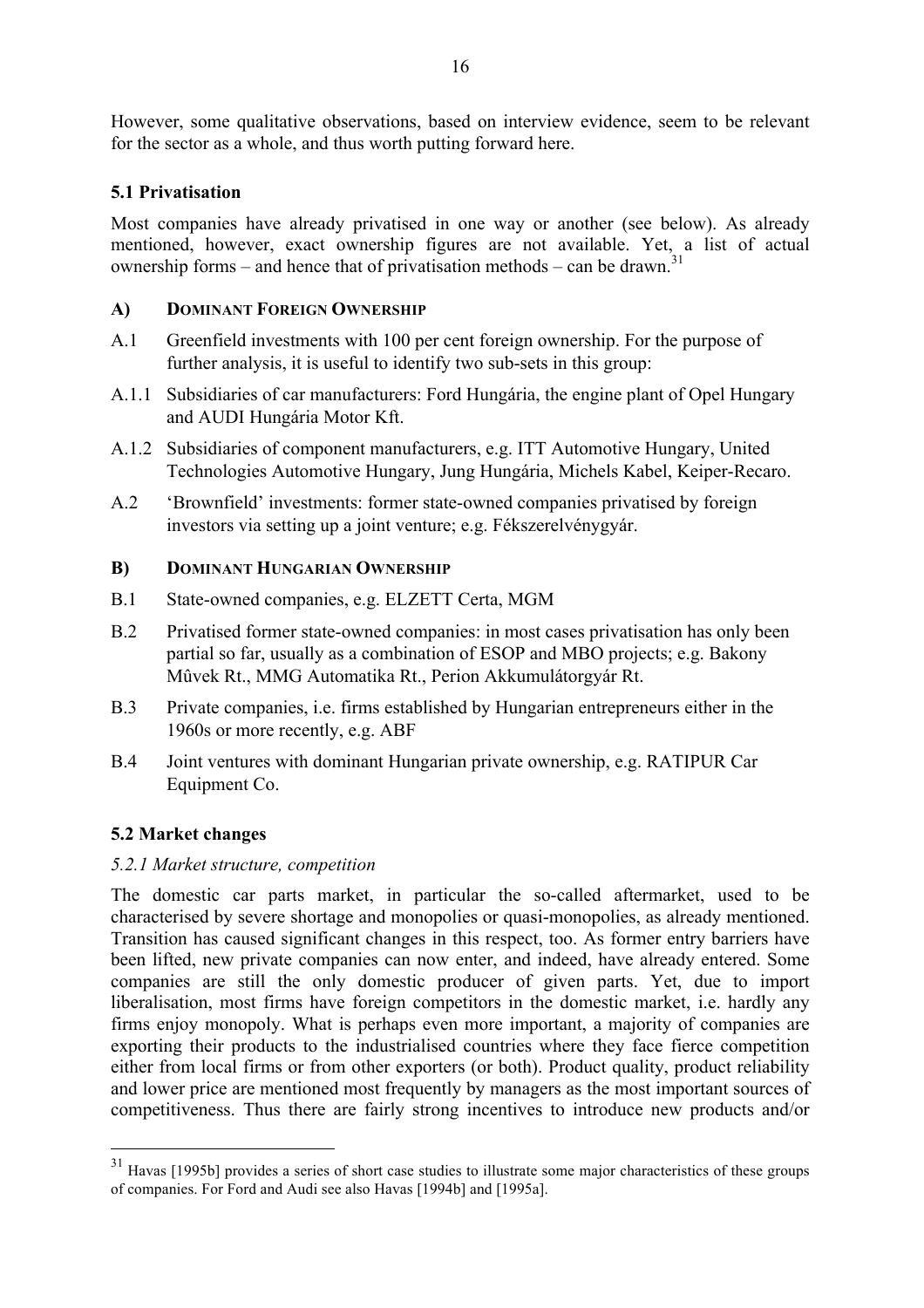processes otherwise it would not be possible to improve quality and reliability and increase efficiency to be able to quote lower prices than competitors.

#### *5.2.2 Market re-orientation*

Interviews, indirect evidence – e.g. shrinking Lada sales, as already discussed in Section 4 – and press reports suggest that most companies have lost at least a large chunk of their former markets, i.e. the ex-Soviet and other CMEA markets.<sup>32</sup> Thus they have been forced either to find new buyers – the new car assembly plants in Hungary and/or Western car parts companies operating in Hungary as producers or buyers – or to significantly cut their staff because of shrinking revenues. In most cases the new market opportunities have not compensated for the lost former ones, and thus even those companies who became Magyar Suzuki and/or Opel Hungary suppliers, or found export markets, also had to dismiss some of their personnel. Some companies have not survived this 'test': they have been – or are being  $-$  dissolved  $33$ 

## **5.3 Technological changes**

 $\overline{a}$ 

Havas [1994a] analysed a sample of 16 Hungarian car parts suppliers from the point of view of technological changes. These were either Magyar Suzuki or Opel Hungary suppliers already in 1992 or 1993, i.e. the new entrants, especially foreign-owned greenfield investments were not covered as most of them started commercial production after 1992, on the one hand, were not Magyar Suzuki or Opel Hungary suppliers. In the other words, Audi, Ford and other foreign investment projects, representing high-tech, high value added products, were not included.

In other words, most companies in that sample did not have access either to foreign capital or to R&D skills and results of large multinational firms. Yet, almost all of them introduced both product and process innovations. As for the sources of product innovations, car producers (or their suppliers) and in-house development have played a significant role in introducing new products. Other sources have included parent companies, commissioned research, other firms (partner in innovation with no other links), and licences. All these innovations came from the sector itself or related industries.

Every single firm in the sample has also introduced at least one major or minor process change. As car manufacturers require total quality management and just-in-time delivery, the introduction of these techniques has been the most frequent process change. (see below) Modernisation of machinery has been the other dominant form of process innovations. Car producers (or their suppliers) have again played a significant role alike in the case of product innovations. A marked, and in fact a self-explanatory, difference is, though, that material and machine suppliers have also been instrumental. In other words, the diffusion of embodied technologies has considerably contributed to technological improvements. Other sources of process innovations have included in-house development, consulting services, parent companies and R&D institutes, including university departments.

 $32$  One large company, e.g., used to ship as much as 700,000 units a year to the former Soviet Union. Nowadays its exports are under 50,000 units a year. It has completely lost its former Polish and Yugoslav markets for reasons already analysed in Section 4.

<sup>33</sup> As for the MGM case see, e.g. *HVG*, April 8, 1995 and on ELZETT Certa *Népszabadság*, April 22, 1995.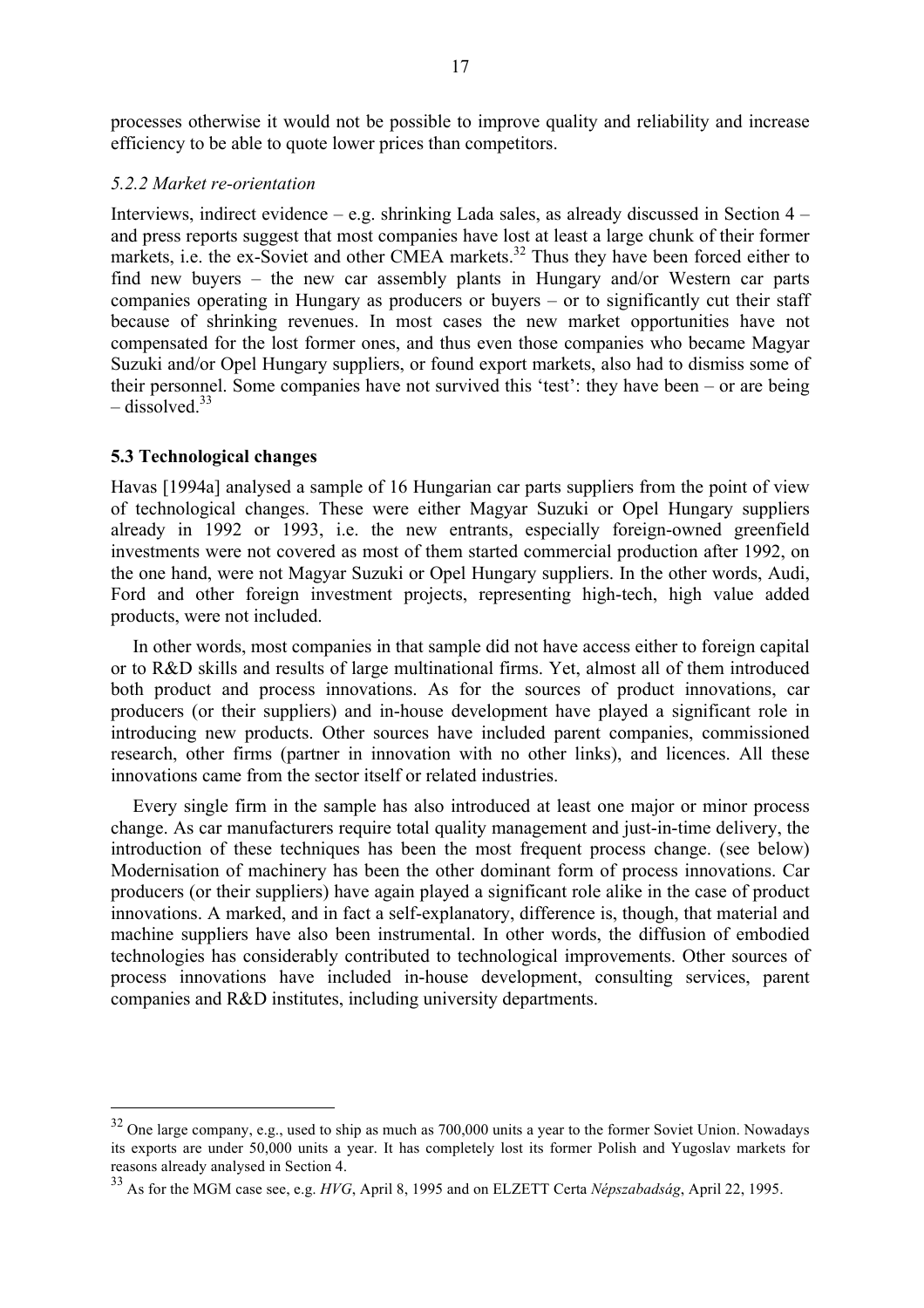#### **5.4 Managerial innovations**

As already mentioned, Hungarian car parts companies have to adjust a radically altered international and domestic environment (import liberalisation, loss of former markets, new players in Hungary, etc.). Thus those who want to survive have also introduced new management techniques. The most important types of these innovations are total quality management and reliable cost accounting. Their foreign partners usually provide technical assistance and training courses to facilitate the introduction of these techniques.

Just-in-time (JIT) is one of the 'buzz words' in automotive industry, and increasingly in other industries, too. However, fashionable terms are frequently used in a somewhat misleading way as most people are not careful enough to apply them appropriately. This is the case with JIT, too. One should make a clear distinction between JIT-production (when parts are produced when the need for them arises, i.e. total inventory in the whole production system is really at a minimal level), and JIT-type delivery (when there is hardly any change in terms of the production, and hence the total inventory is not reduced, but all the 'physical' and financial burdens of keeping inventory and of logistics are imposed on suppliers).<sup>34</sup> Clearly, the low capacity of local car assembly does not allow JIT-production in Hungary. Yet, would-be suppliers of Audi, Ford and the Opel Hungary engine plants, as well as those of other customers buying parts in large quantities, i.e. at least a few hundred thousand units a year, might be able to apply JIT-production, and thus eliminate waste, reduce the total inventory of the entire system and cut costs.

There are some exceptional cases, too: e.g. a small company assembling wheels for Opel Hungary has been able to reduce inventory thanks to the close co-operation with its customer. It ships complete sub-systems in every two hours.

Managerial innovations can be analysed at a sectoral level, too, as opposed to individual company level. In lean production first-tier suppliers assume a considerable part of responsibility for product development as well as for organisation of the supply chain (logistics) as they build and supply sub-systems, rather than individual components. In other words they are responsible for second-tier – and indirectly – for third-tier suppliers' performance, too. Thus they also provide training, technical assistance to their suppliers to facilitate the introduction of an appropriate quality management, cost accounting, production and delivery systems, etc. Western carmakers follow this way, i.e. they cut the number of their first-tier (direct) suppliers and give them more responsibility.

Interviews suggest that this 'tiering' has hardly occurred in Hungary yet. One should not be surprised, however, as most Hungarian companies supply fairly simple, individual parts, rather than complex sub-systems to their customers. Moreover, they are not involved in product development, either, as it was discussed in the previous subsection. Yet, some preliminary signs of the emerging new supply system can be observed in certain cases. Suppliers facing the exacting demand of their customers try to apply some principles of total quality management at least.

There are failures, or to put it less harshly, lack of understanding, too. Opel Hungary, e.g., has agreed with a Hungarian company that it would supply a certain part for Astras. In other words, this company has been able to meet the Opel requirements in terms of quality and price. Nonetheless, one month before it was due to start shipments, it informed Opel Hungary that one of its subcontractor – that is, a second-tier supplier in this supply chain – had gone bankrupt, and thus there was no possibility to fulfil the contract. Opel managers were

<sup>34</sup> For a more detailed discussion see Havas [1994c].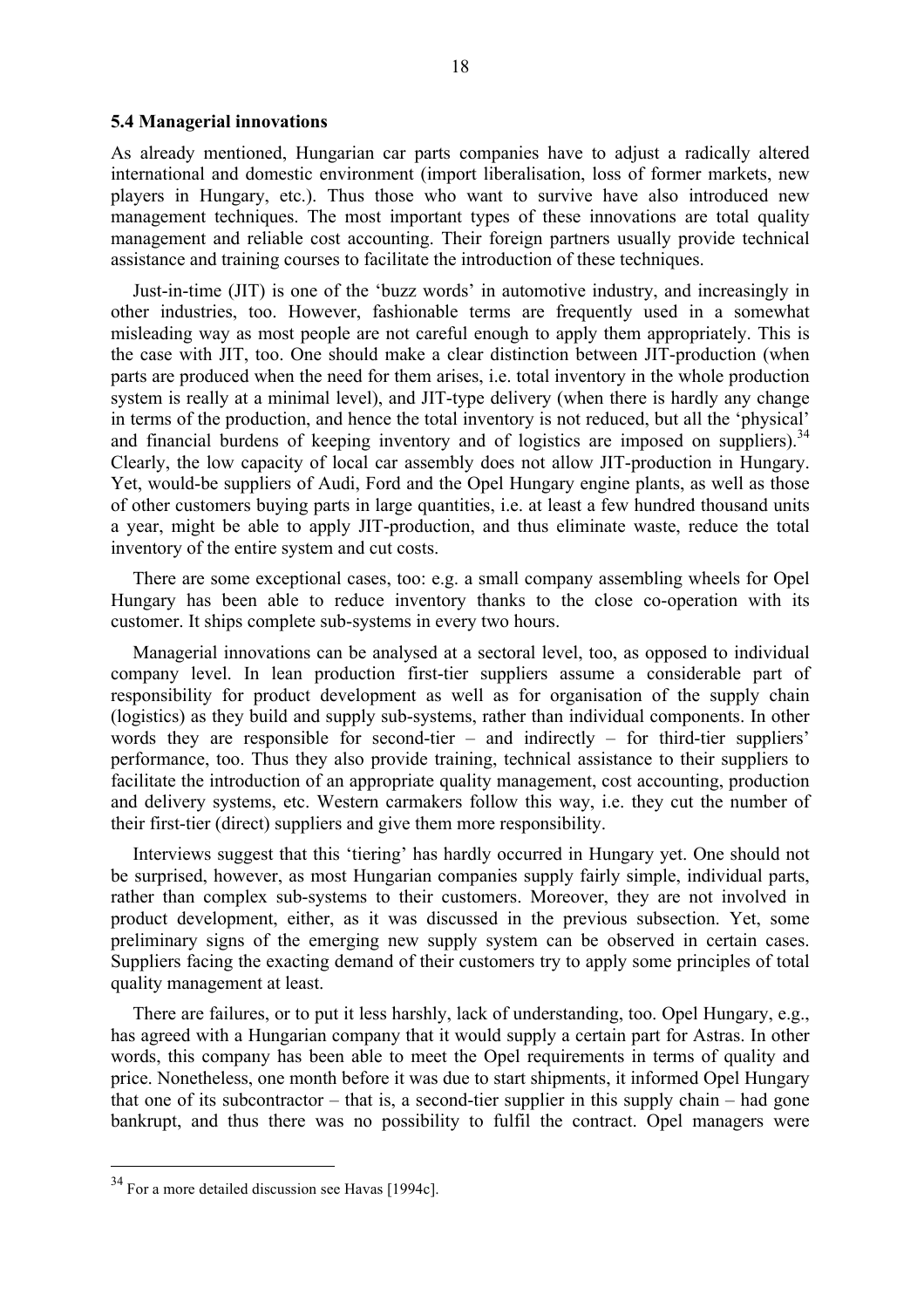astonished: their would-be partner neither had sufficient information about its supplier, nor an alternative source of supply for such a case.

One should take into account that it is a fairly new concept even for the Western European managers, who are accustomed to, at least, the 'normal' mechanisms and requirements of a market economy. Even so, they are far from reaching the full potential of lean production. As a recent analysis of the British automotive industry claims, British managers have a long way to go, too, on the road leading towards 'tiering':

"By collaboration, the first tier of suppliers may help to develop the value chain of vehicle manufacturer or the progress and competitiveness of a national or regional industry. There has been little such activity so far: indeed the major UK suppliers could more accurately be called an unconnected group, rather than a first tier." (DTI and SMMT [1994], p. 11)

Their Hungarian counter-parts, however, have to learn even the 'simple' techniques of market economy, too, not only these new principles of lean supply. Moreover, in the mean time they also have to struggle for survival.

## **6 PROSPECTS FOR HUNGARIAN CAR PARTS SUPPLIERS**

This section analyses the major characteristics of different types of companies in the framework of a tentative taxonomy. It also considers the most likely prospects for these groups of companies.

#### **A) DOMINANT FOREIGN OWNERSHIP**

## **A.1 Greenfield investments with 100 per cent foreign ownership**

#### *A.1.1 Subsidiaries of car manufacturers*

**Products:** mid- or high-tech (e.g. Audi's five-valve engine: first commercial production), high value-added

**Processes:** state-of-the-art, capital and skill-intensive, but not labour-intensive

**Size:** a few hundred employees at present, significant growth is expected as further stages of investment projects are completed and capacity is built up, yet employment is not going to exceed 1000 in the 1990s in either of these cases

**Portfolio of activities:** specialised in automotive components

**Markets:** a *single customer*, but geographically spread markets, including e.g. South-America in the case of Ford Hungária, i.e. assembly plants of their parent company. Thus basically 100 per cent of output is exported (except a few thousands Opel engines, what is a very small fraction, some 5–6 per cent, of total production).

**Outlook:** rather stable markets as these investments require substantial capital, i.e. these projects present a fairly strong commitment from the respective parent companies, yet depend on overall automotive trends (global and regional demand, competitiveness of parent companies, environmental regulation, technological trends, etc.) and strategic moves of parent companies (sourcing, location, re-location, investment, R&D, etc.)

## **Impacts on**

• *employment and skills:* although some more companies are likely to invest in Hungary, it is unlikely that these companies would create tens of thousands of jobs. Yet, through their suppliers, i.e. taking into account indirect job creation,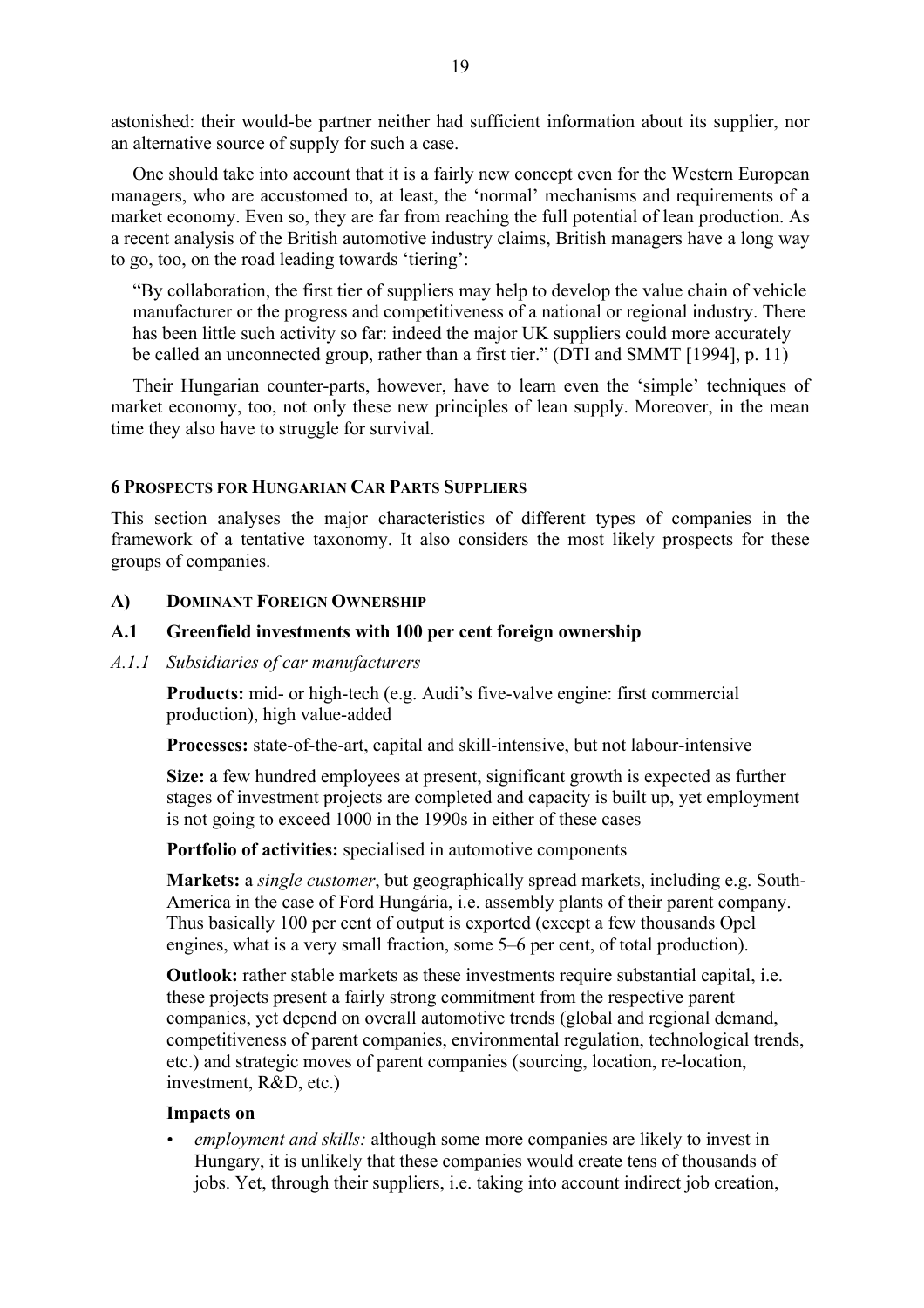too, their role in employment seems to be more significant. Moreover, they demand highly skilled labour, both directly and indirectly.

- *R&D:* the most important R&D projects are likely be conducted by their parent companies in their home countries, some minor product development (modification) can be envisaged, especially if they are to supply car assemblers in the region other than their parent companies.
- *demand:* most of them have already started searching for Hungarian suppliers, thus in the medium run they are likely to create demand for mid- or high-tech parts for their products. Given their capacity, it is going to be substantial for individual companies, and significant at the level of various industrial branches, too.
- *suppliers' performance:* strong spill-over effects can be expected (product and process technologies, management techniques [TQM, JIT, cost-accounting, cost reduction, value engineering]). Hence they are likely to 'train' their suppliers to enter new markets.
- *environment:* usually they are more concerned with environmental issues than Hungarian companies used to be. A considerable amount is spent to minimise pollution, e.g. sophisticated systems are introduced to re-cycle waste material. Yet, there is a threat that *some* investors might want to re-locate production activities which are no longer tolerated in their home countries.

# *A.1.2 Subsidiaries of component manufacturers*

and

## *A.2 'Brownfield' investments*

**Products:** typically mid-tech, some high-tech, mid- or high value-added

**Processes:** state-of-the-art or fairly up-to-date, skill-intensive, less capital and more labour-intensive than in the case of car manufacturers' subsidiaries

**Size:** a few hundred employees at present, further growth is expected as further stages of investment projects are completed and capacity is built up, employment might exceed 1000 in the 1990s in some cases

**Portfolio of activities:** specialised in automotive components

**Markets:** *a number of customers*, usually at least 3–5 leading Western European car manufacturers (Volkswagen, Ford Europe, GM Europe, BMW, Mercedes, etc.) and in some cases Magyar Suzuki, too. Hence the vast majority of output is exported in these cases, as well.

**Outlook:** still fairly stable business opportunities due to the long-established contacts between parent companies and customers. Yet the future of these operations are less certain than for car manufacturers' subsidiaries for two basic reasons. First, their parents have to do business with a number of clients – who, in turn, operate in a highly competitive and volatile, in a way still evolving industry due to *(a)* new entrants, especially South-Korean ones, and *(b)* emerging markets, e.g. Pacific Rim, South-America and to a lesser extent Central and Eastern Europe –, and thus risks are multiplied, future demand is more difficult to forecast. For the very same reason, however, risks can be spread more widely, i.e. among more customers, as their market opportunities vary. Second, these projects – so far, at least – represent a different magnitude of investment, i.e. tens – rather than hundreds – of millions of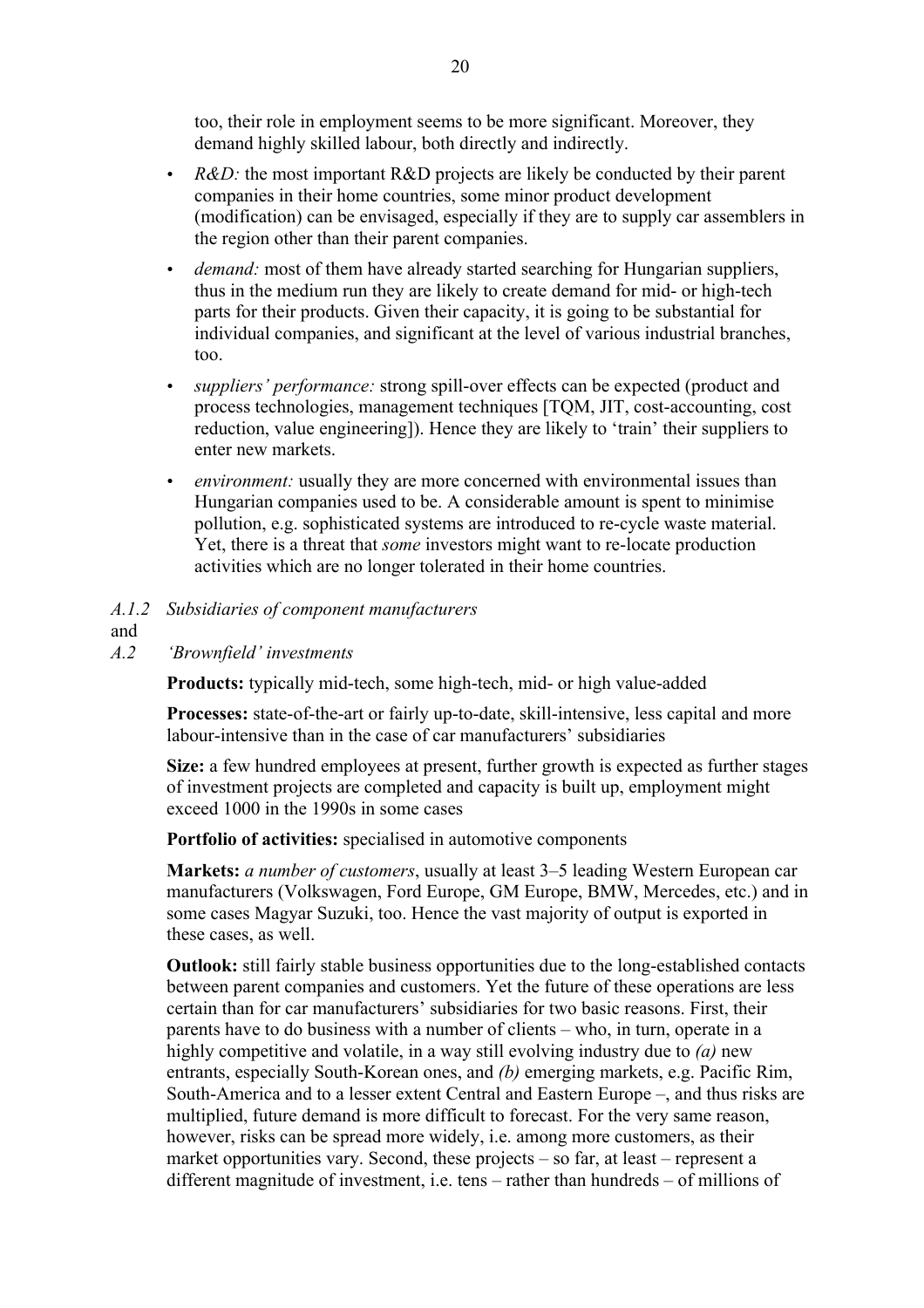DM, and hence if future business opportunities become really gloomy, it would be relatively easy to leave, i.e. sunk costs are less significant.

## **Impacts on**

- *employment and skills:* some more car parts manufacturing companies are likely to invest in Hungary, yet, their impact seems to be less significant on employment than that of A.1.1. companies.
- *R&D:* all R&D projects are likely be conducted by their parent companies in their home countries.
- *demand:* they are likely to create demand for low- or mid-tech parts. Given their size, it might be substantial for individual companies, but less significant at the level of various industrial branches, than in the case of A.1.1. companies.
- *suppliers' performance:* some spill-over effects can be expected (product and process technologies, management techniques [TQM, JIT, cost-accounting, cost reduction, value engineering]). Hence they are likely to contribute the 'training' of their suppliers to make them able to enter new markets, but additional 'training' might be required.
- *environment:* similar threats as in the case of A.1.1. companies

## **B) DOMINANT HUNGARIAN OWNERSHIP**

*B.1 State-owned companies* 

**Products:** typically low-tech with some mid-tech, low value-added

**Processes:** usually simple material processing, ageing, general-purpose, machinery, installed in the late 1970s, early 1980s, at best, typically labour-intensive with some exception (i.e. there some capital-intensive companies, too given technical requirements, e.g. ball-bearings)

**Size:** up to 1,500–2,000 employees at present, shrinking can be expected

**Portfolio of activities:** diversified, a wide range of products, car parts are often of secondary importance

**Markets:** *a number of customers*, in the case of car parts usually 1–2 leading Western car parts manufacturers (ITT, Rockwell, etc., i.e. no direct link with Western car manufacturers) and in most cases Magyar Suzuki, too. A considerable part of their car parts output is exported in these cases, as well.

**Outlook:** rather uncertain, their customers might find cheaper suppliers.

## **Impacts on**

- *employment and skills:* in certain regions these companies are *the* principal employers. Hence their gloomy outlook, suggesting closure or significant shrinking, is likely to cause severe problems in their regions. Their closure would mean the end of industrial training, too, as they are also the principal providers of practical training for apprentices.
- *R&D:* hardly any in-house R&D projects or demand for extra-mural ones can be expected from them.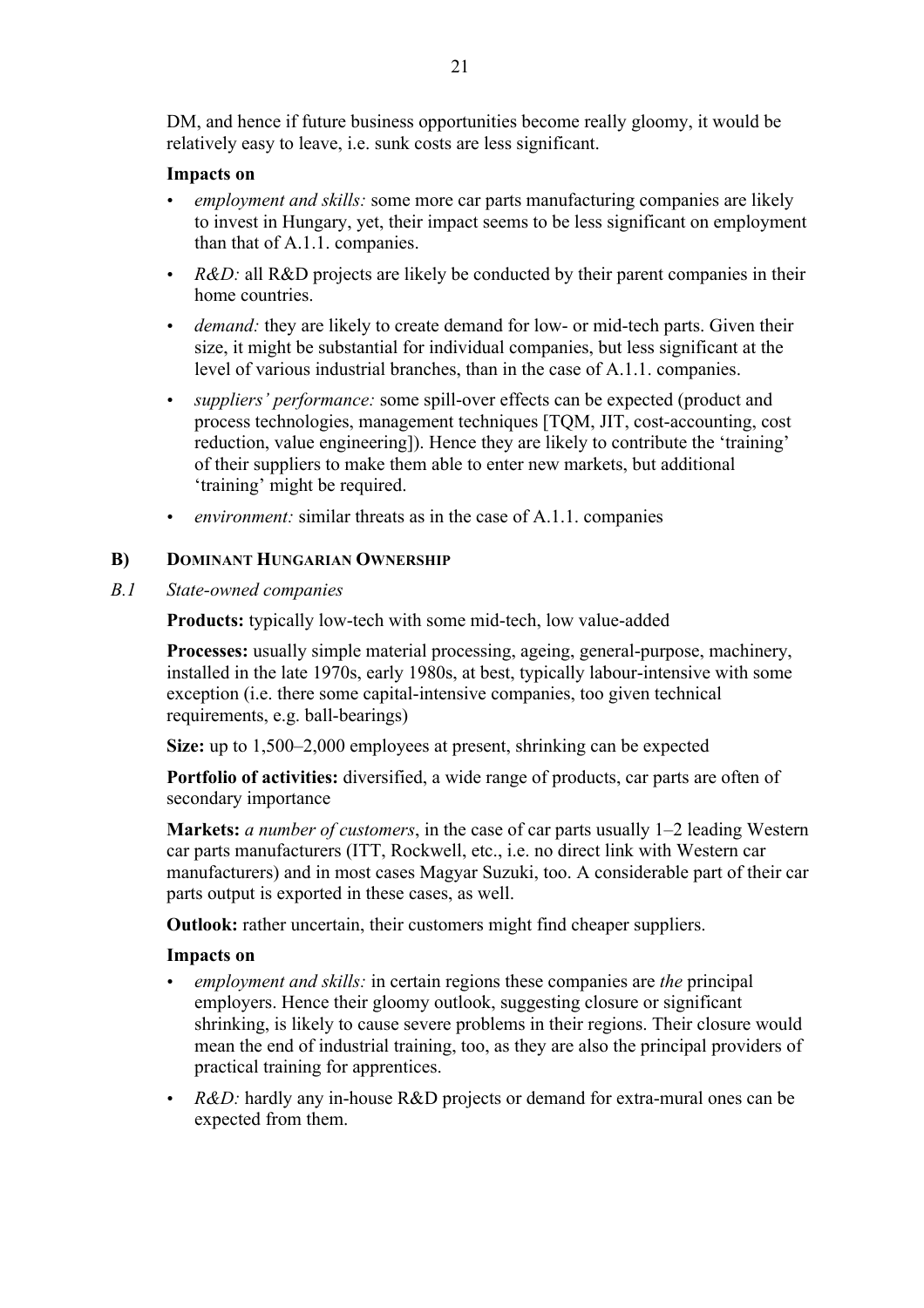- *demand:* some of them are major customers for regional SMEs. Their demand, therefore, is likely to be substantial for these SMEs, but not significant at the level of various industrial branches.
- suppliers' performance: hardly any spill-over effects can be expected.
- *environment:* sometimes considerable threats, significant investment might be required to 'clean' their production processes and undo the harmful effects of pollution emitted in the former decades.

## *B.2 Privatised former state-owned companies (MBO-ESOP)*

**Products:** typically mid-tech or low-tech, mid-value-added

**Processes:** similar to B.1. type companies, usually somewhat less obsolete

**Size:** medium or large

**Portfolio of activities:** medium-sized ones are usually specialised in automotive components, large ones are diversified, then car parts are often of secondary importance

**Markets:** similar to B.1. type companies.

**Outlook:** slightly more promising than for B.1. type companies (that is why their managers and employees acquired ownership stakes in these companies, as opposed to B.1. types). However, as privatisation has been financed through loans – although favourable ones – debt service might threaten their future since hardly any profits can be retained for badly needed investments (in machinery, product development and marketing).

## **Impacts on**

- employment and skills: similar to B.1. type companies.
- *R&D:* some in-house R&D projects or demand for extra-mural ones can be expected from them.
- *demand:* similar to B.1. type companies.
- *suppliers' performance:* some spill-over effects can be expected.
- *environment:* similar to B.1. type companies.

As for *private companies* and *joint ventures with dominant Hungarian private ownership,* it would not be sensible to continue the above analysis as they differ considerably from each other, i.e. their products, processes, market opportunities can vary on a very wide scale. Two distinctive features, however, can be pointed out. First, usually they are much smaller than the above companies. Second, the so-called aftermarket is usually much more significant for them than for the larger ones.

## **7 CONCLUDING REMARKS**

Car parts industry has a long-established tradition in Hungary. Although its former single most important market, that is, the ex-CMEA has collapsed, new market opportunities have emerged in the domestic market as Suzuki and GM Opel have opened car assembly plants, and the latter one an engine plant as well. Audi has also invested in an engine plant in Hungary. New export markets can also be found as Western European car manufacturers, working under tremendous competitive pressure due to the still depressed demand in their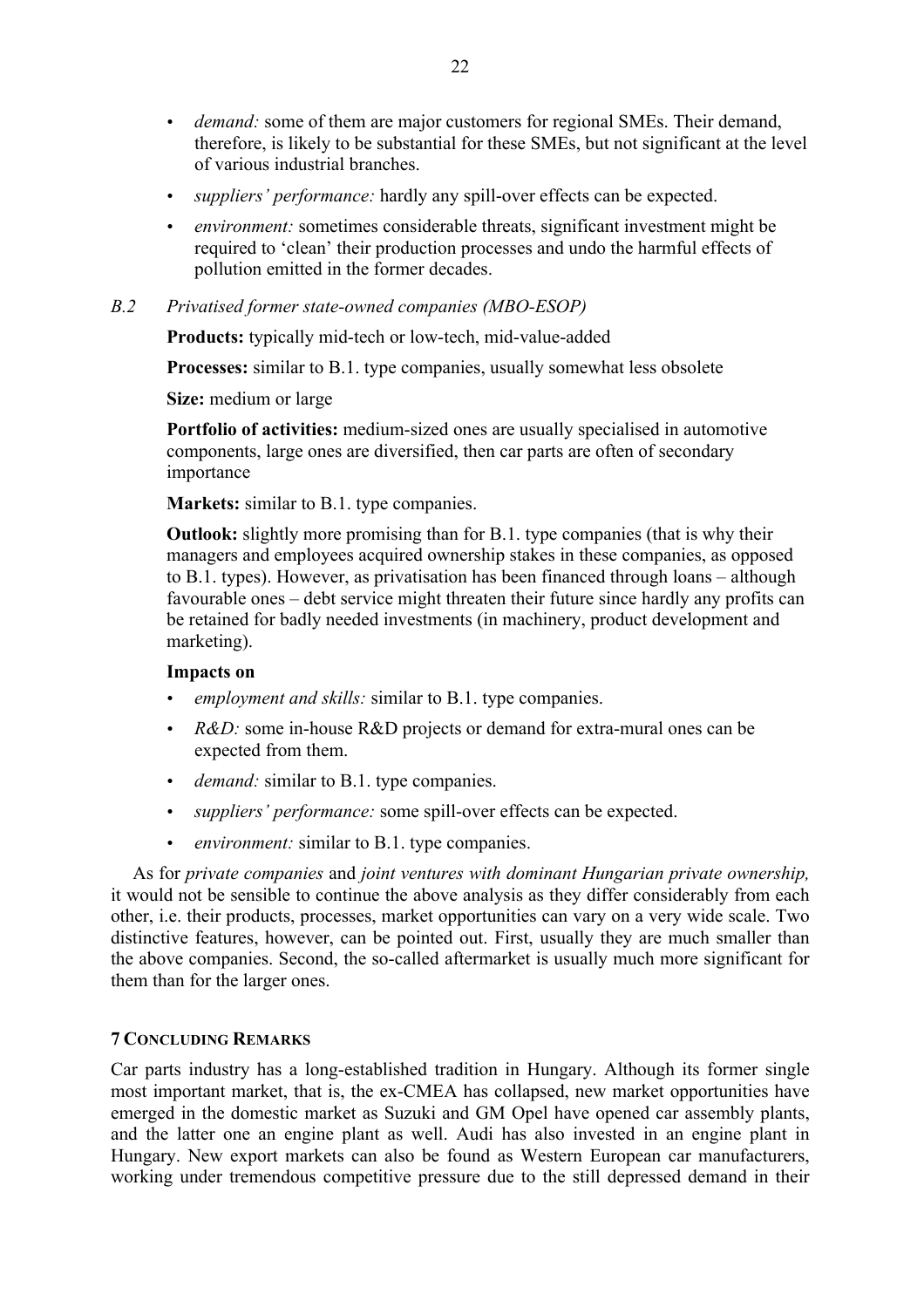home markets and the aggressive growth strategy of the far more efficient lean producers, are also seeking low-cost parts suppliers.

Hungarian suppliers try to adjust to this rapidly changing environment via introduction of new products and processes. In most cases they rely upon licences, know-how, up-to-date management techniques and training provided by their clients and/or their first tier supplier as well as by parent companies in the case of firms privatised by foreign investors. Their inhouse R&D capabilities are also used whenever these new technologies need to be modified to their existing production facilities.

Some government policy tools, namely favourable technology loans and tax holidays, have had beneficial impact on technological improvements. Although a loan scheme, devised exclusively for auto parts suppliers, has been launched, more attention should be paid to the re-structuring of this sector. Other measures, such as grants, government sponsored technological training courses, export incentives, etc. should be applied. Japanese experience also shows that licences of advanced technologies, bought by the government and made available for domestic firms free of charge, can have a significant impact on the economic and technical performance of a(n) (re-)emerging sector.

All the aforementioned new market opportunities pose a challenge for policy-makers, namely whether to promote Fordist or lean suppliers. In the former case Hungarian companies, provided that they can quote substantially lower prices due to their significantly lower wage costs than their competitors, might gain market share. However, it seems to be a temporary advantage. Moreover, as Table 8 indicates, the choice between Fordism and lean production has far-reaching impacts on industrial development through skills, wages, R&D capabilities, the diffusion of innovations and market opportunities.

|                         | Fordism                                    | Lean production                                                    |
|-------------------------|--------------------------------------------|--------------------------------------------------------------------|
| <b>Skills</b>           | De-skilling                                | Skill development                                                  |
| Wages                   | Sustained low wages                        | Increasing wages                                                   |
| R&D                     | Deterioration of R&D<br>capacities         | Reinforced R&D efforts<br>Re-structuring of R&D                    |
| Diffusion               | Certain technologies<br>in a closed circle | Product, process & organisational<br>innovations in a wider circle |
| Market<br>opportunities | Limited                                    | Wider in the long run<br>(through learning)                        |

**Table 8: Corollaries of Fordism and lean production**

Hence it is likely to be a far more beneficial industrial and technology policy to foster lean suppliers, i.e. to promote the acquisition of all the R&D, production and managerial skills and capabilities required by lean production. In other words, if the Hungarian government does not want to be locked into a low-wage, low-tech, low-value-added 'development' path, it needs to provide adequate funds for education and training, promote R&D capabilities and offer investment incentives geared towards lean production. No doubt, it is a rather demanding policy, both in terms of funds and capabilities. It also requires a sound knowledge of these industries, strategies of potential investors and a detailed analysis of various policy measures. Yet, it is worth taking this route as the other, more 'comfortable', one can only lead to sustained underdevelopment.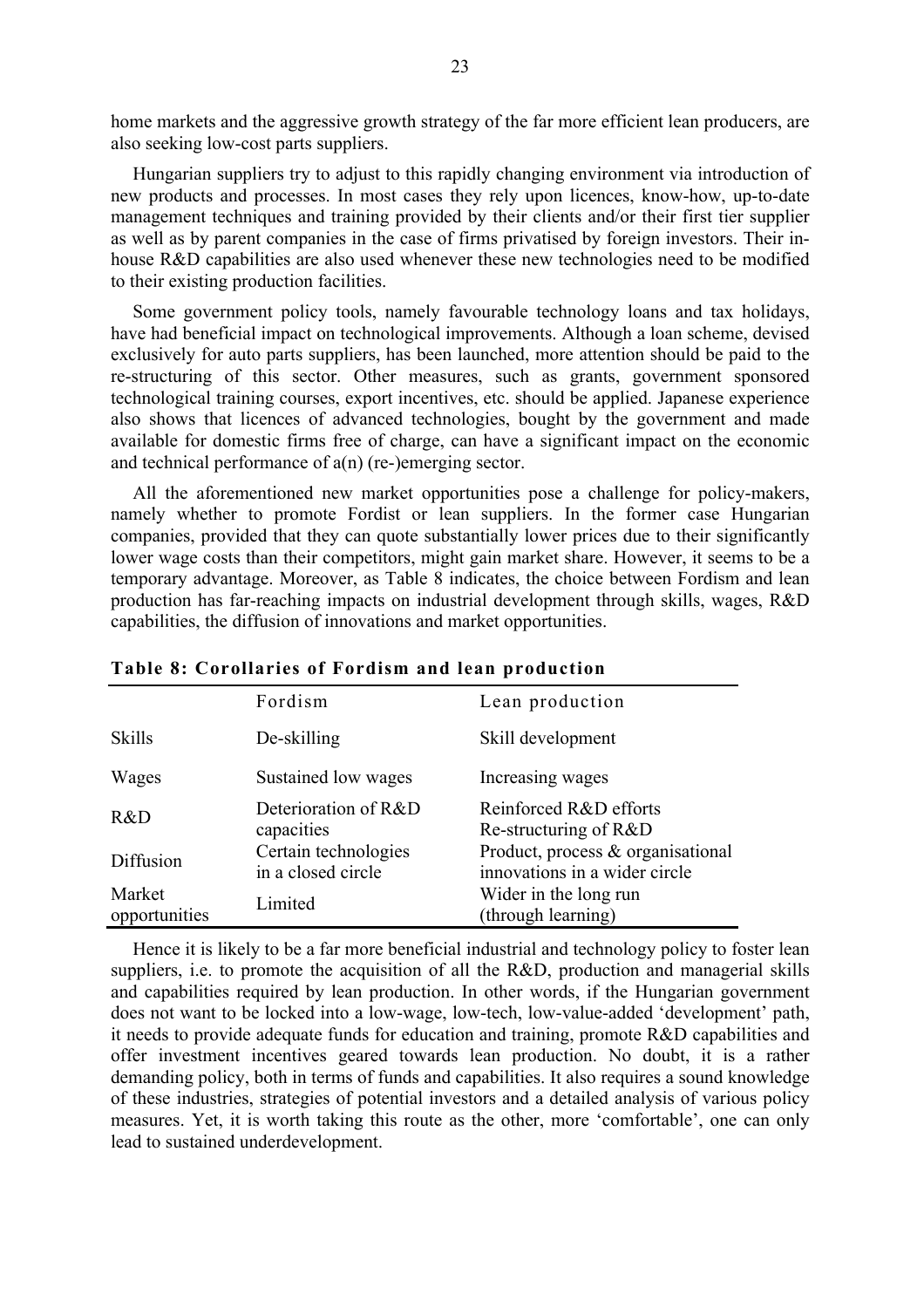Foreign investments raise another crucial policy question as to whether apply harsh local content rules or set reasonable export targets together with the provision of a wide range of measures and incentives to facilitate exports. International experience suggests that the former regime might result in striking achievements for a certain period but the most likely outcome is that structural adjustment and technological improvements are hindered on a longer run. Thoroughly devised export incentives, on the other hand, seem to promote sustainable economic and technological success.

#### **REFERENCES**

- Berger, R. [1994]: Policy Action in Support of the European Automobile Industry's Restructuring Process, International Conference on the Policy for the Automobile Industry in Three Regions of the EU, Turin, November 18, 1994
- Bongardt, Anette [1992]: The EC Automotive Industry: Supply relations in context, in H.W. de Jong (ed.): *The Structure of European Industry*, 3rd edition, Dordrecht: Kluwer Academic Publishers
- Bongardt, Anette [1994]: The Auto Industry in the Setúbal Peninsula (Portugal), mimeo, Centro Estudos Europeus, Universidade Católica Portuguesa
- Bongardt, A., H. Berg and K. Morgan [1994]: The European Car Regions, synopsis of the STEP research project, International Conference on the Policy for the Automobile Industry in Three Regions of the EU, Turin, November 18, 1994
- Calbreath, Dean [1995]: Together forever? *Business Central Europe*, Vol. III, No. 3, pp. 7– 10
- Clark, K.B., T. Fujimoto and W.B. Chew [1987]: Product Development in the World Auto Industry, *Brookings Paper on Economic Activity,* No. 3, pp. 729–771
- DTI and SMMT [1994]: A Review of the Relationships Between Vehicle Manufacturers and Suppliers, report on the DTI/SMMT Automotive Components Initiative
- Graves, Andrew [1994]: Innovation in a Globalizing Industry: The case of automobiles, in: Dodgson, M. and R. Rothwell (eds.): *The Handbook of Industrial Innovation*, Aldershot: Edward Elgar, pp. 213–231
- Havas, Attila [1994a]: The Re-emergence of Car Parts Industry in Hungary, report to the World Bank, mimeo, Budapest: IKU
- Havas, Attila [1994b]: Vevők és beszállítók kerestetnek (Buyers and Suppliers Wanted Ford Hungária Kft.), *Figyelő*, Vol. XXXVIII, No. 20 (May 19, 1994)
- Havas, Attila [1994c]: Négyórányi készlettel is lehet... (With 4-hour inventory...), *Figyelő*, Vol. XXXVIII, No. 30 (July 28, 1994)
- Havas, Attila [1995a]: AUDI: A magyar listavezető (AUDI: The Largest Automotive Investment in Hungary), Vol. XXXIX, No. 7, *Figyelő* (February 16, 1995)
- Havas, Attila [1995b]: Prospects for the Hungarian Car Parts Industry, report to the EU, mimeo, Budapest: IKU
- Havas, Attila [1995c]: The Development of the Automotive Industry in Central Europe, in: Dyker, D. (ed.): *The Technology of Transition: Science and technology policy for transition countries*, Budapest: Central European University Press, forthcoming
- Havas, Attila [1995d]: Institutional Support for Re-Structuring and Technological Improvement: International trends and the re-emergence of car parts industry in Hungary, in: Goldman, M. (ed.): *Institutions and Policy Priorities for Industrial and Technological Development,* The World Bank, forthcoming
- Havas, A., Inzelt, A. [1993]: A Magyar Suzuki RT hatása a hazai műszaki fejlesztésre (Spillover Effects of Magyar Suzuki Ltd), mimeo, Budapest: IKU-OMFB